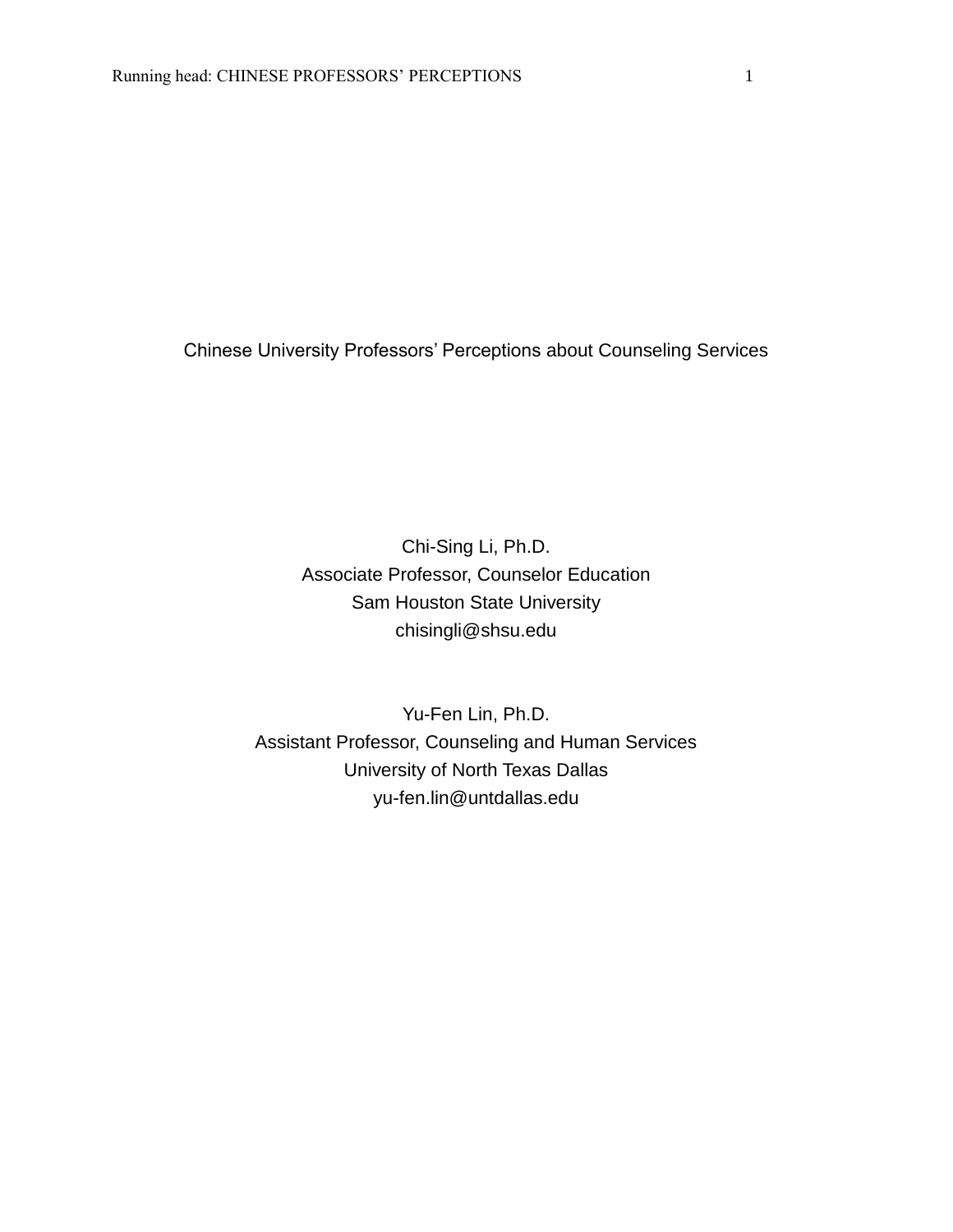#### Abstract

Over the past three decades, the rapid growth in China's economy has generated radical changes in the Chinese society. The availability of counseling services was brought to the attention of educators in public schools and universities to resolve present-day challenges. Since counseling is considered to be a Western practice, little is known about the popularity of counseling services in universities in China. In addition, no research has been conducted to glean the opinions of counseling services from Chinese university professors. The purpose of this study is to explore the perceptions of university professors in China on counseling services provided for students on campus. Seven professors from various disciplines were interviewed individually about their perceptions of counseling services on a university campus. Several themes emerged such as stressors of university students, coping strategies of university students, and ambivalence toward counseling services. The themes helped to explore the values and beliefs about counseling, and the stress and coping strategies of Chinese students from the perceptions of seven university professors.

*Keywords*: Counseling; stress; coping strategies; college students in China, college professors in China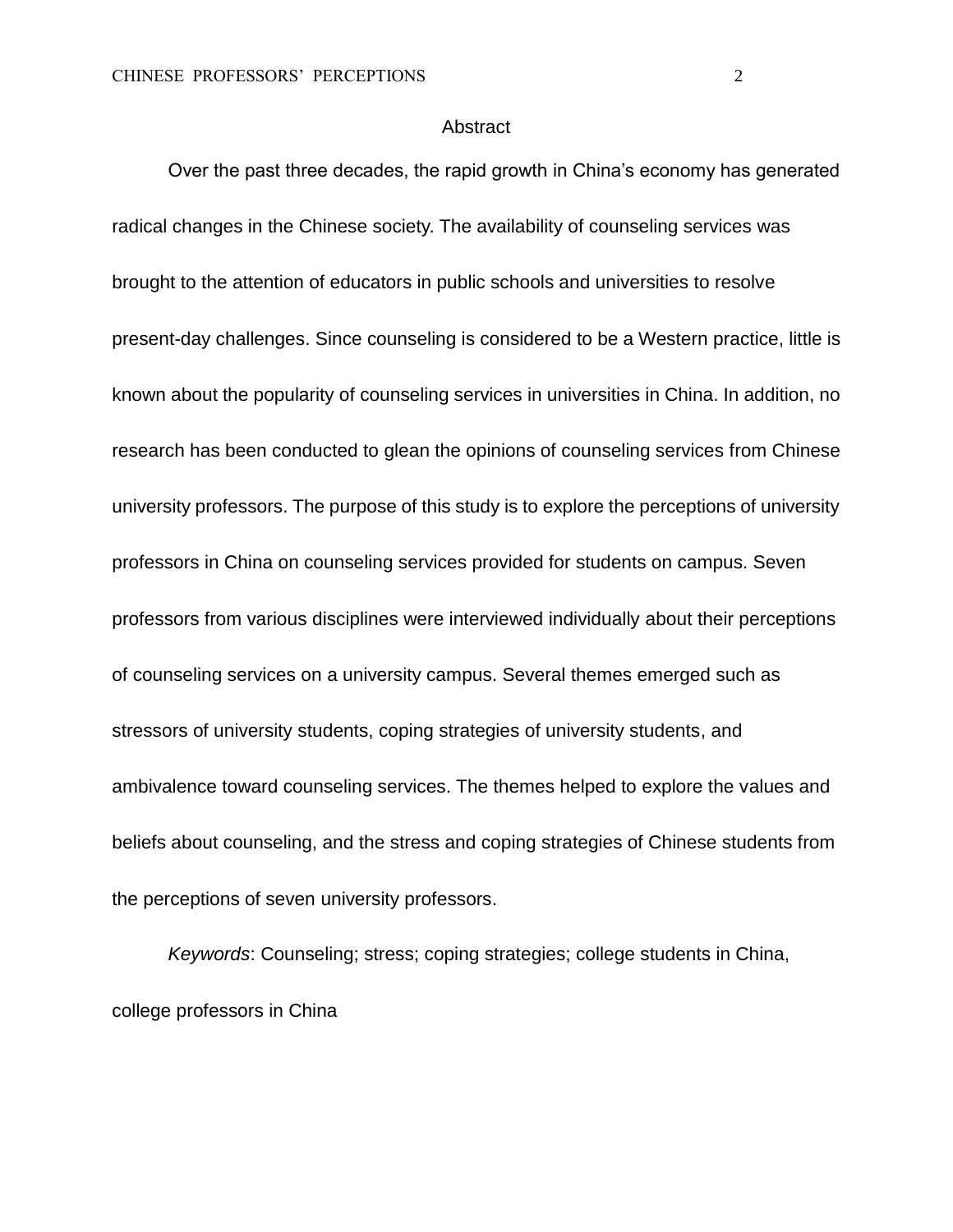Chinese University Professors' Perceptions about Counseling Services

Over the past three decades, the rapid growth in China's economy has provided ample opportunities for international exchange and as a result, the Chinese society has undergone radical changes (e.g., Qian, Yao, & Rodriguez, 2009). Many modern Chinese cities have become more Westernized, which has been caused by a process of acculturation to Western values (e.g., Kwan, 2009). People in China, the youth of the new generation in particular, have had to adjust to all the societal changes and the influence of the Western viewpoints. In the meantime, the needs for counseling and psychotherapy services and the demand for experienced counselors have increased (e.g., Qian et al., 2009). Counseling services were brought to the attention of educators in public schools and university settings as a tool to help to resolve present-day challenges in the changing societal environment of China.

# **History of Counseling and Psychotherapy in China**

The theory and practice of counseling and psychotherapy were introduced to China from Europe and the United States as early as 1910 (e.g., Qian et al., 2011). In 1916, Tsinghua University in Beijing began work in the field, and later on in 1923, it established the first vocational guidance committee (e.g., Sun & Yuen, 2012). This is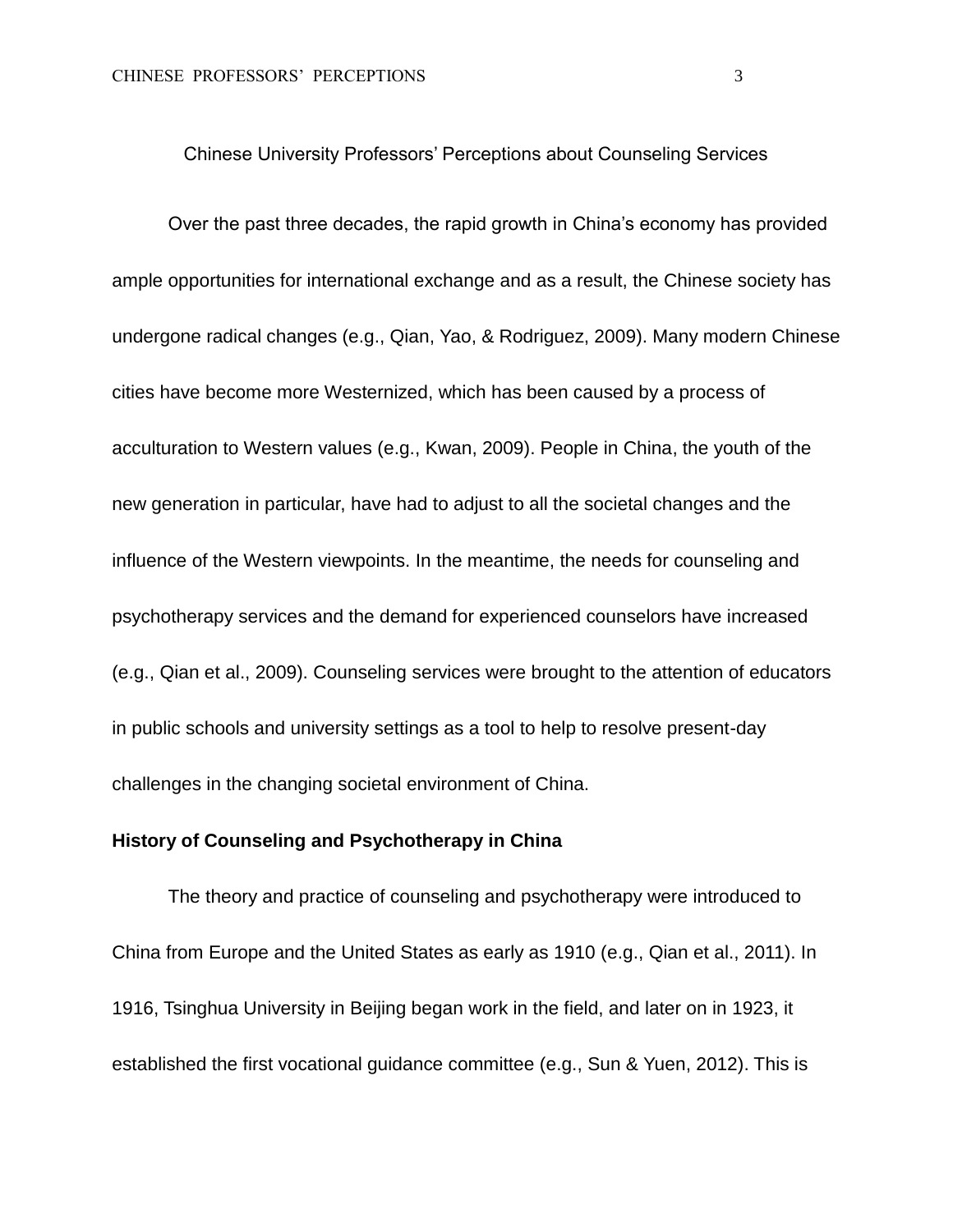recognized as the beginning of career counseling in China.

Unfortunately, the development of counseling was abruptly terminated at the beginning of World War II (e.g., Qian et al., 2011). With the initiation of the People's Republic of China after 1949 and the strong influence of the Soviet government, little progress in the field of counseling was made in China. The practice of counseling and psychotherapy was further exacerbated during the Cultural Revolution between 1966 and 1967. Practitioners, mostly scientists, were publicly criticized and treated with hostility (e.g., Portnoy, 2013; Qian et al., 2011). The economic reform in 1976 eventually launched the rapid development of Western ideology and elevated the role of counseling and renewed emphasis on psychology (e.g., Qian et al., 2011). All prominent theories of counseling and psychotherapy were again brought into the Chinese community, and local practitioners applied counseling services widely. Sun and Yuen (2012) stated that counseling services have been evolving drastically since 2000. This has been evident in the implementation of nationwide new policies, the expansion of training curriculum, and the research and publishing of teaching materials of counseling. As a result of this expeditious movement, multiple sites across various provinces in China have begun to provide counseling services within universities, public schools, hospitals, and professional centers. Portnoy (2013) concluded that there is currently an acute need for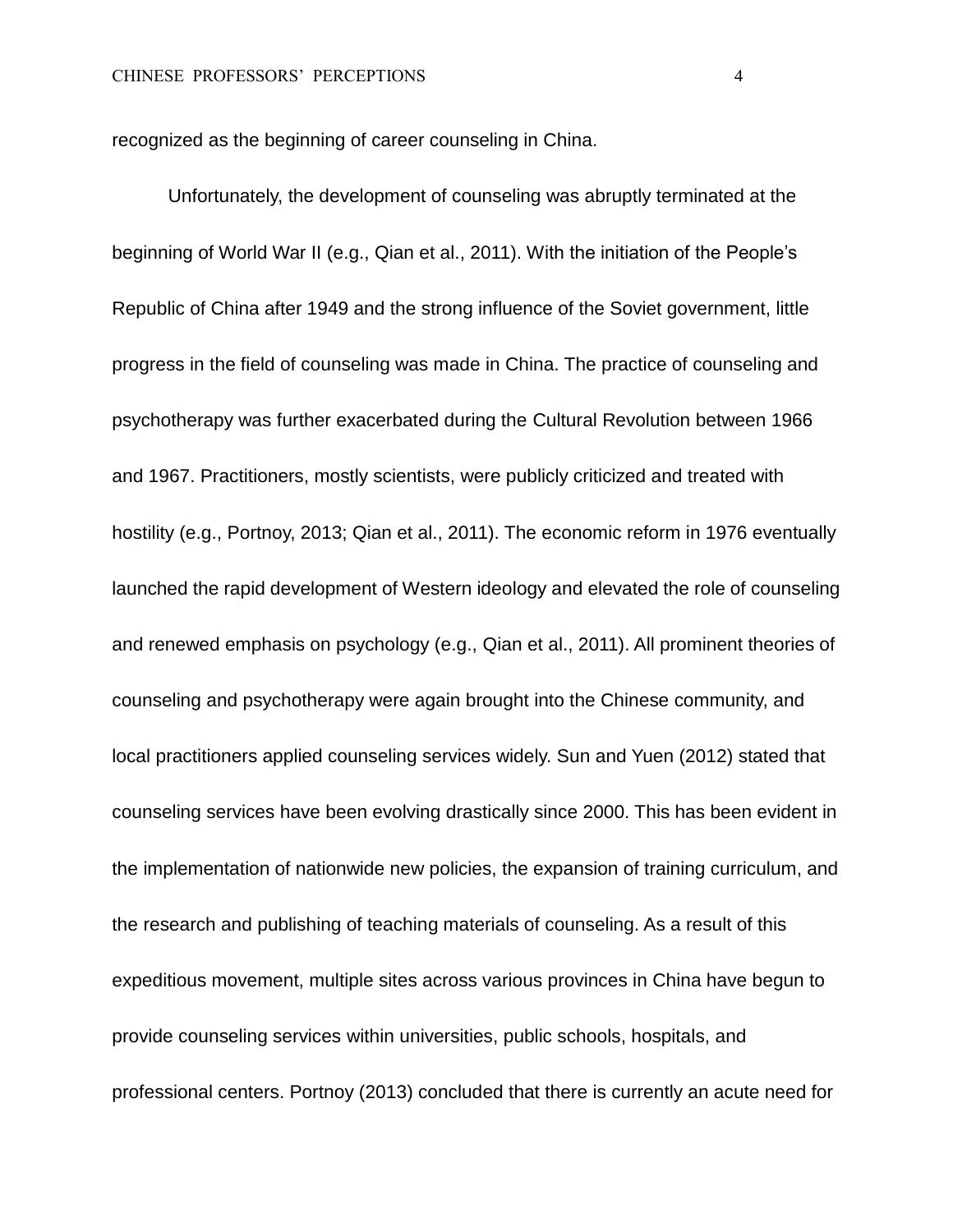well-trained mental health counselors in China, although the field of counseling is still in its preliminary stage.

#### **The Present Need and Development of Counseling Services**

Counseling and psychology have increasingly been recognized as pertinent and rightful disciplines in many Chinese regions, including Taiwan, Hong Kong and Mainland China (e.g., Leung & Chen, 2015). Qian et al. (2011) reported that counseling services in modern China have rapidly become more available across the nation in the last decade.

At present, counseling is still considered in its elementary stage in China since the majority of counseling models are from foreign countries, and most local publications were written only after 2004 (e.g., Sun & Yuen, 2012). Researchers in China are working on contextualizing counseling theories and strategies to make them more compatible with the Eastern culture and to meet the needs of unique situations in China (e.g., Sun & Yuen, 2012). There has been a charge to create, develop, and implement the indigenous theory, practice, and research of counseling as a solution to the contemporary challenges and fast growth of China (e.g., Leung & Chen, 2015; Sun & Yuen, 2012). Portnoy (2013) indicated that there are conflictual forces both culturally and structurally that both support and constrain the progression of counseling. Socioeconomic development and regional differences have significantly influenced the development of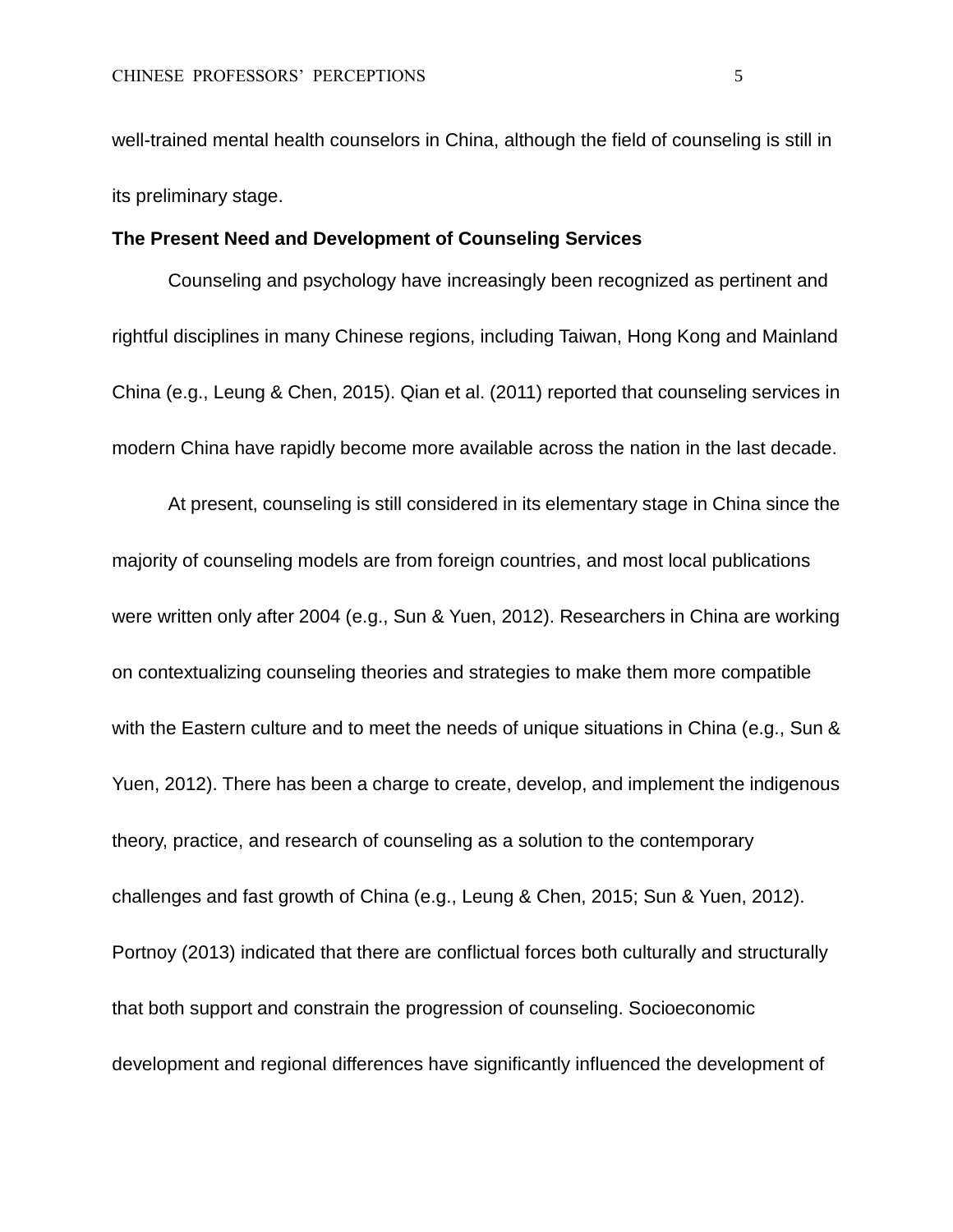counseling services, and the lack of resources in some rural areas restrains the growth of counseling services (e.g., Qian et al., 2011).

According to Wong, Xuesong, Poon, and Lam (2012), massive economic and social changes in China have impacted family structure, work environment, social and interpersonal relationships. Chinese people, especially those who live in big cities, experience enormous stress due to job competition, work performance demands, and the desire for a higher standard of living. Consequently, depression and other psychological issues have become more common among city dwellers (e.g., Wong et al., 2012). A study by Zhao, Li, Zhao, Zhao, and Stanton (2013) found depressive symptoms among children in rural areas in China. The lack of knowledge and understanding of mental illnesses has kept people from seeking counseling or other appropriate mental health services. To make the matter worse, many patients were misdiagnosed and their psychosomatic problems were treated only as physical symptoms by physicians (e.g., Wong et al., 2012).

Wang, Ni, Ding, and Yi (2015) suggested that the changes in society have caused perplexing mental health issues and stress to families, children, and schools. Since most Chinese highly value education, academic pressure is to be found among school students. Hence, the development of school counseling services is desperately needed.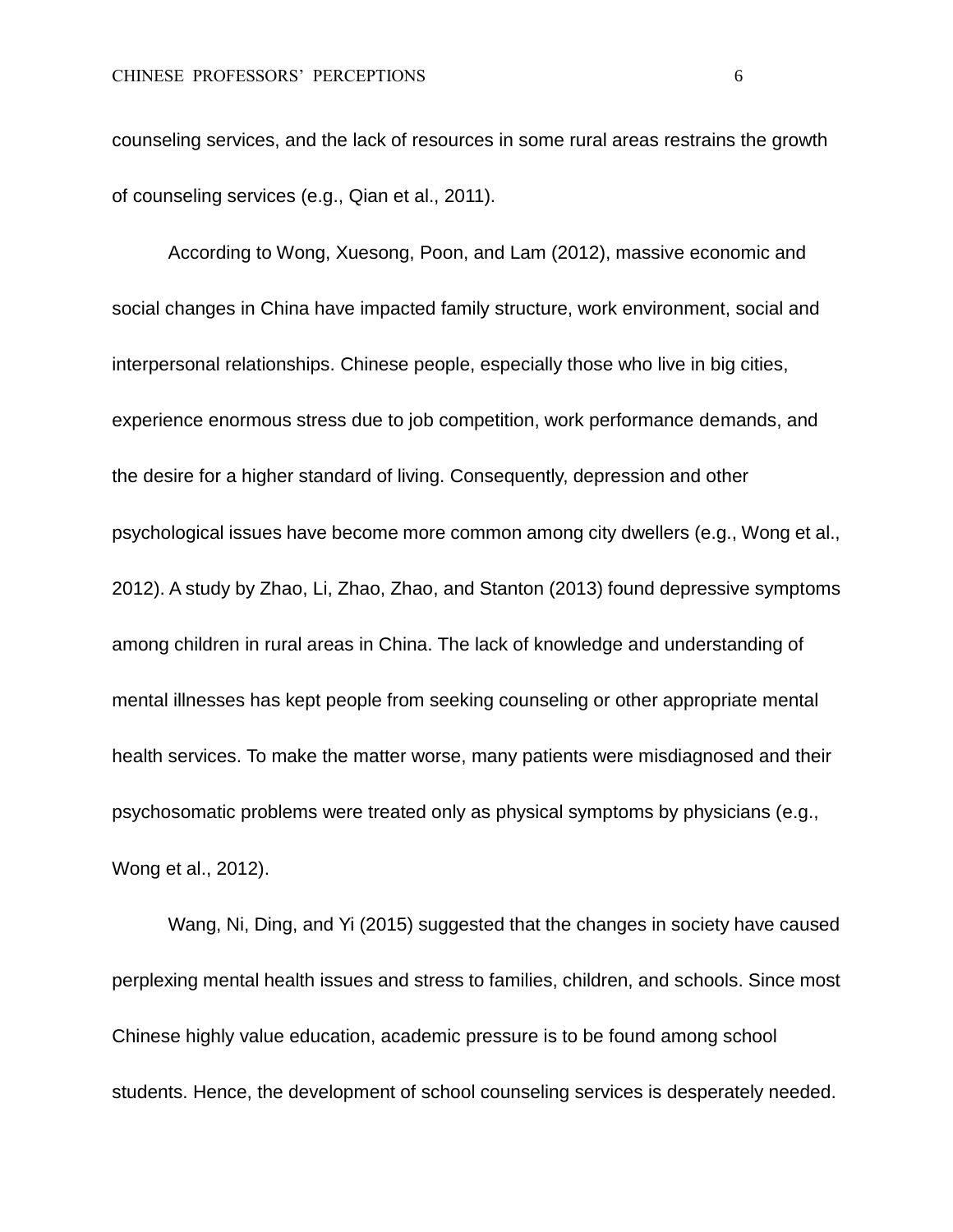However, teachers, parents, and students lack of understanding of the role of counselors, and this has a negative effect on the employment of counseling services. Because of the negative social stigma attached to the counseling services and because of the shortage of competent counseling professionals, students with mental health challenges find it difficult to access professional counselors (e.g., Wang et al., 2015).

Sun and Yuen (2012) advocated that various forms of counseling services should become more available in universities since such services are beneficial to students as well as the society. On the other hand, the national policy of expanding university enrollments has impacted the job market negatively and created problems for university students. Students who graduated from universities have faced severe employment difficulties since there are not enough job opportunities for every graduate. The stresses caused by fruitless job searches have created personal problems and anxiety for many college graduates leading to an augmented need for counseling services (e.g., Sun & Yuen, 2012).

While working with university students in Nanjing China, Portnoy (2013) observed that many students were so starved for advice and information regarding their personal problems that they were willing to share personal details in front of a few hundred people in a public area. Portney (2013) asserted, "I was shocked when a steady stream of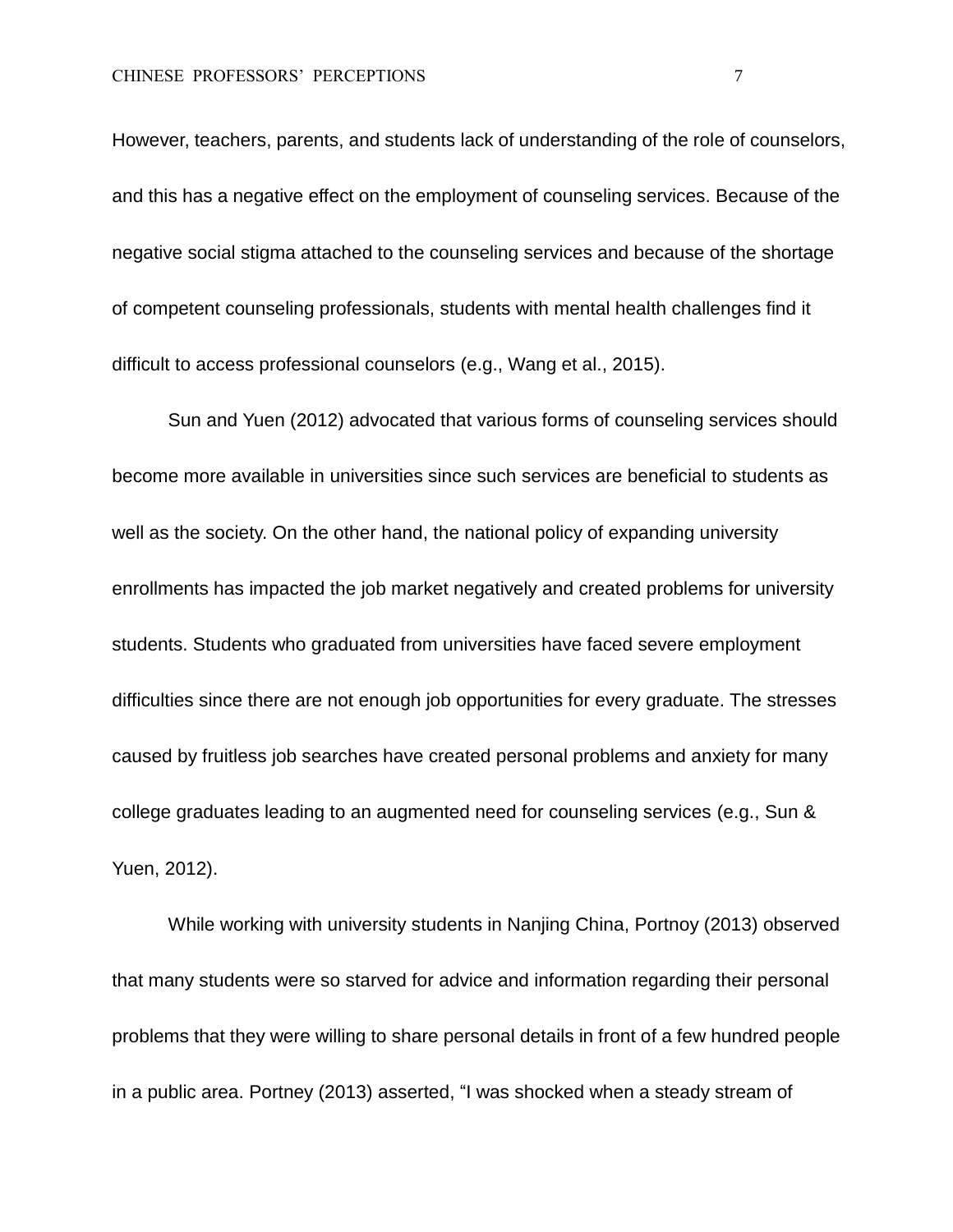students met with me…[for] 3 hours, during which time I saw over 25 students with a variety of concerns" (p. 112). In addition, Portnoy (2013) commented with surprise that mental health issues such as eating disorders were ignored whereas diverse sexual orientation, such as being lesbian, gay, bisexual, and transgender were still considered pathological. In general, people in China have limited knowledge or awareness of the definition of mental health and mental illnesses.

Wang et al. (2015) reported that the theory and practice of counseling and psychology developed primarily in Western countries centers and were based on individualistic values, competition, and personal responsibility. On the contrary, Chinese culture focuses on collectivistic values, harmony, and respect and consideration toward others. Kwan (2009) concurred that conflicts between collectivism based on the Confucian philosophy as opposed to Western individualism occur at both the societal and individual levels. Virtues taught by Confucius remain the dominant Chinese belief system and anchor the personal and interpersonal relationships in Chinese communities. Kwan (2009) also stated that some compromises or integration of the individualistic and the collectivistic values will be required to make counseling effective in China.

# **The Training of Professional Counselors in China**

Portnoy (2013) reported that there is presently a strong demand for well-trained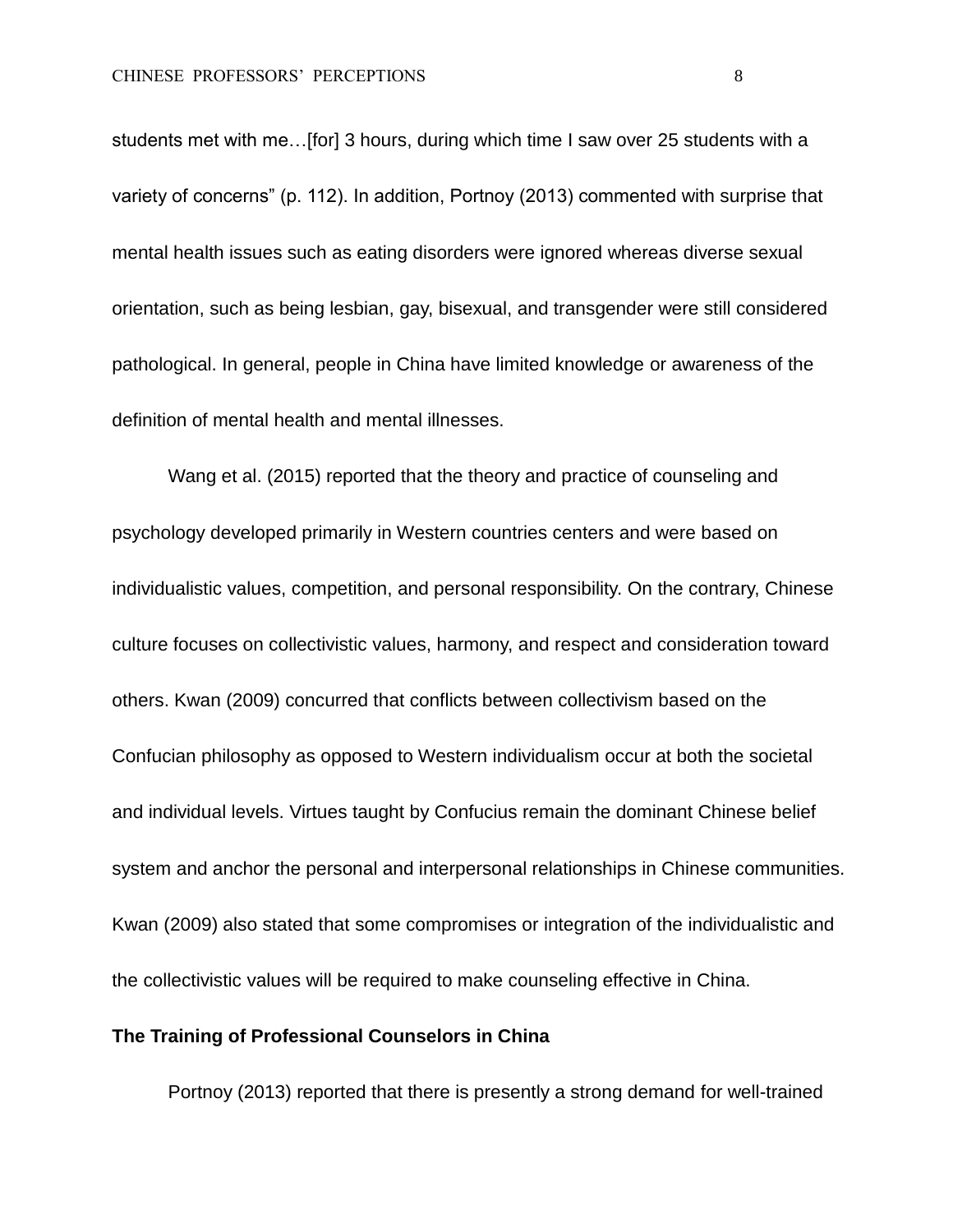counselors and other mental health professionals in China. In most cases, counselors are poorly trained or ill suited for their positions. Wang et al. (2015) agreed that there is a blatant deficiency of training for counselors. Many counselors only have a bachelor's degree, and some have master's degree; however, their degrees may not necessarily be in counseling or psychology. Even those who have received training in the mental health discipline have only been taught theories; no practical or experiential training was required. Wang et al. (2015) concluded that these counselors are at a loss when working at the college counseling center and must consult with students who are experiencing severe life issues.

University and school counselors seem to have dead-end jobs; there is little power and status in these positions and no room for advancement (e.g.,Portnoy, 2013; Wang et al., 2015). Many counselors, therefore, seek teaching appointments as university professors and teach academic courses. As a result, university counselors do not have the necessary commitment to their careers. University counselors see very few clients and even if they do see clients, their appointments are not set on a regular and consistent basis (e.g., Portnoy, 2013).

Another problem in China is that there is no licensure for mental health professionals; a person can become a counselor by passing a relatively easy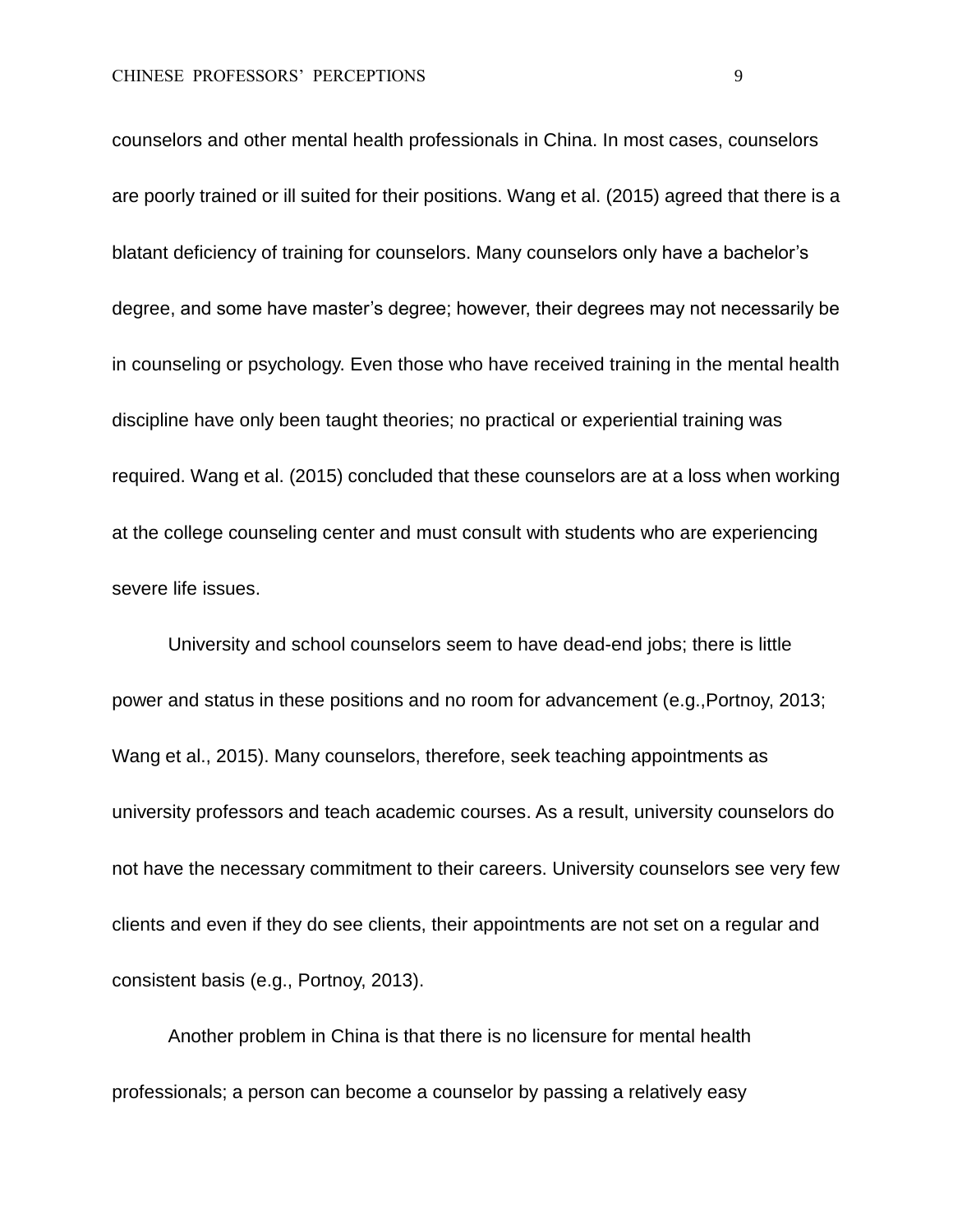examination without any academic training and practice in the field (e.g., Portnoy, 2013). According to Portnoy (2013), a new policy supports the idea that counselors should obtain more counseling credentials, yet this policy has not been widely recognized. New counselors are also encouraged to gain clinical experience through 100 hours of supervision from a more qualified, credentialed supervisor (e.g., Portnoy 2013; Wang et al. 2015). However, there are only approximately 120 qualified supervisors in a country of 1.3 billion people; it is difficult or almost impossible to gain access to an experienced supervisor. According to Wang et al. (2015) even if new counselors are open and willing to receive supervision, the process can only be done in lecture or seminar format with hundreds of counselors at one time.

In 2012, the Ministry of Education required each elementary and high school to employ one full time or part time counselor for mental health education (e.g., Wang et al., 2015). Many teachers are motivated to become school counselors by obtaining the mental health counselor certificate through a written examination. On the other hand, neither requirement for practicum or supervision nor a degree in counseling or psychology is necessary. Because of the inadequate training of school counselors, students lack both trust in their counselors and their ability to solve difficult cases; these are two negative consequences resulting from lack of qualified counselor training (e.g.,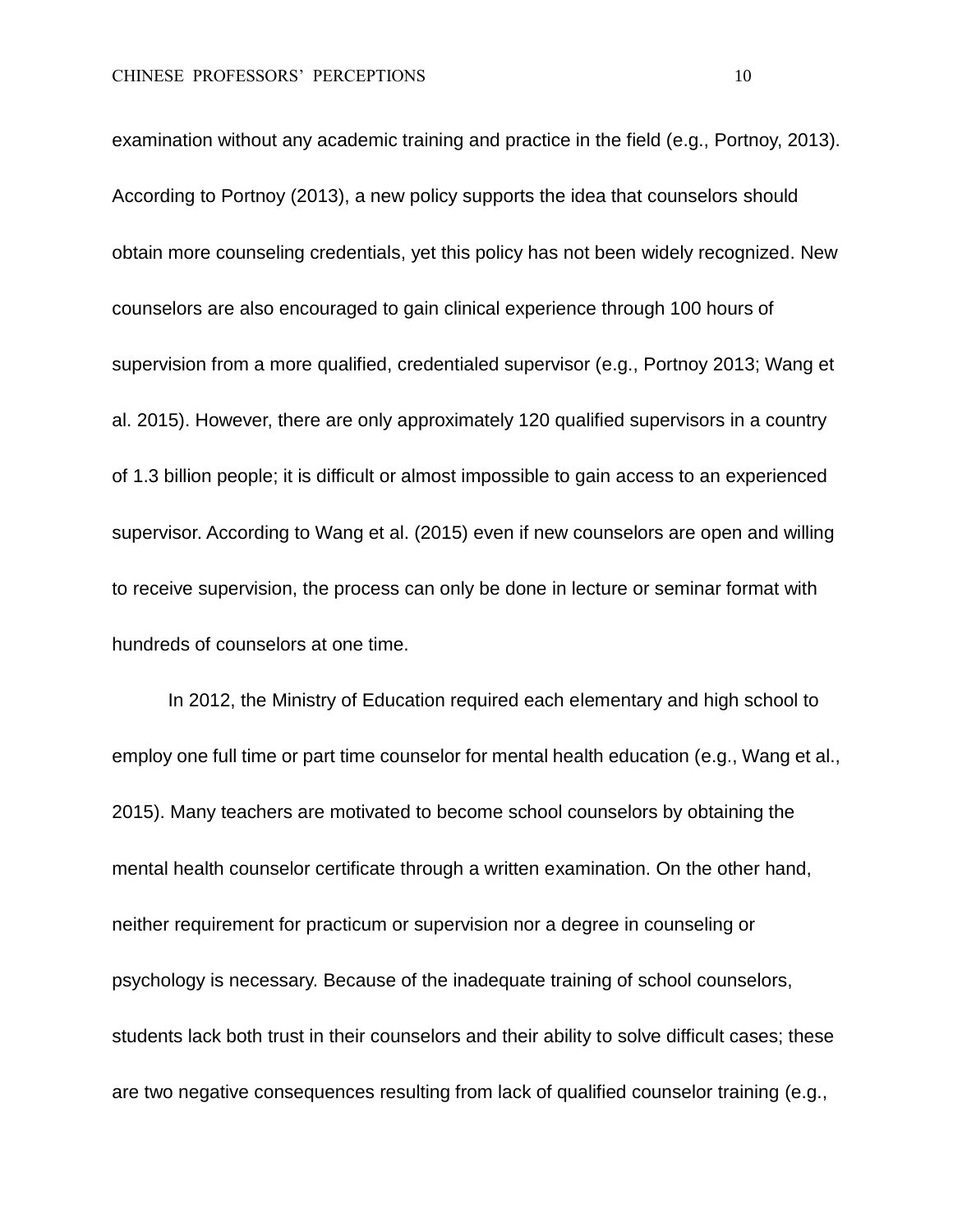Wang et al., 2015).

Qian et al. (2011) stated that the Chinese Ministry of Labor and Social Security specified the guidelines for qualification of professional counselors in 2001 and held the first qualifying examination in 2003. Guidelines to implement a certification examination for counselors began to develop gradually. Qian and his colleagues proposed three current challenges in the field of counseling. First, there is an incompatible ratio between practitioners and client population. Two million counselors are needed to meet the challenge of 1.3 billion people in the nation. Second, there is a lack of systematic training in counseling to cope with complicated client cases. There is no specific clinical training and degree requirement for counselors, and the quality of present personnel is questionable. Third, there is no professional regulation, management and development of professional counseling, and there is not a regulatory body to monitor and oversee the skills and proficiency of counselors (e.g., Qian et al., 2011). Qian et al. (2011) concluded that uneven development in this field is evident across various regions, and therefore it is difficult to measure the quality of the counseling services.

Wang et al. (2015) studied the role of counselors in public schools in China and stated that teachers played an essential role in channeling students toward counseling services. Since school teachers interact with students on a daily basis, they make the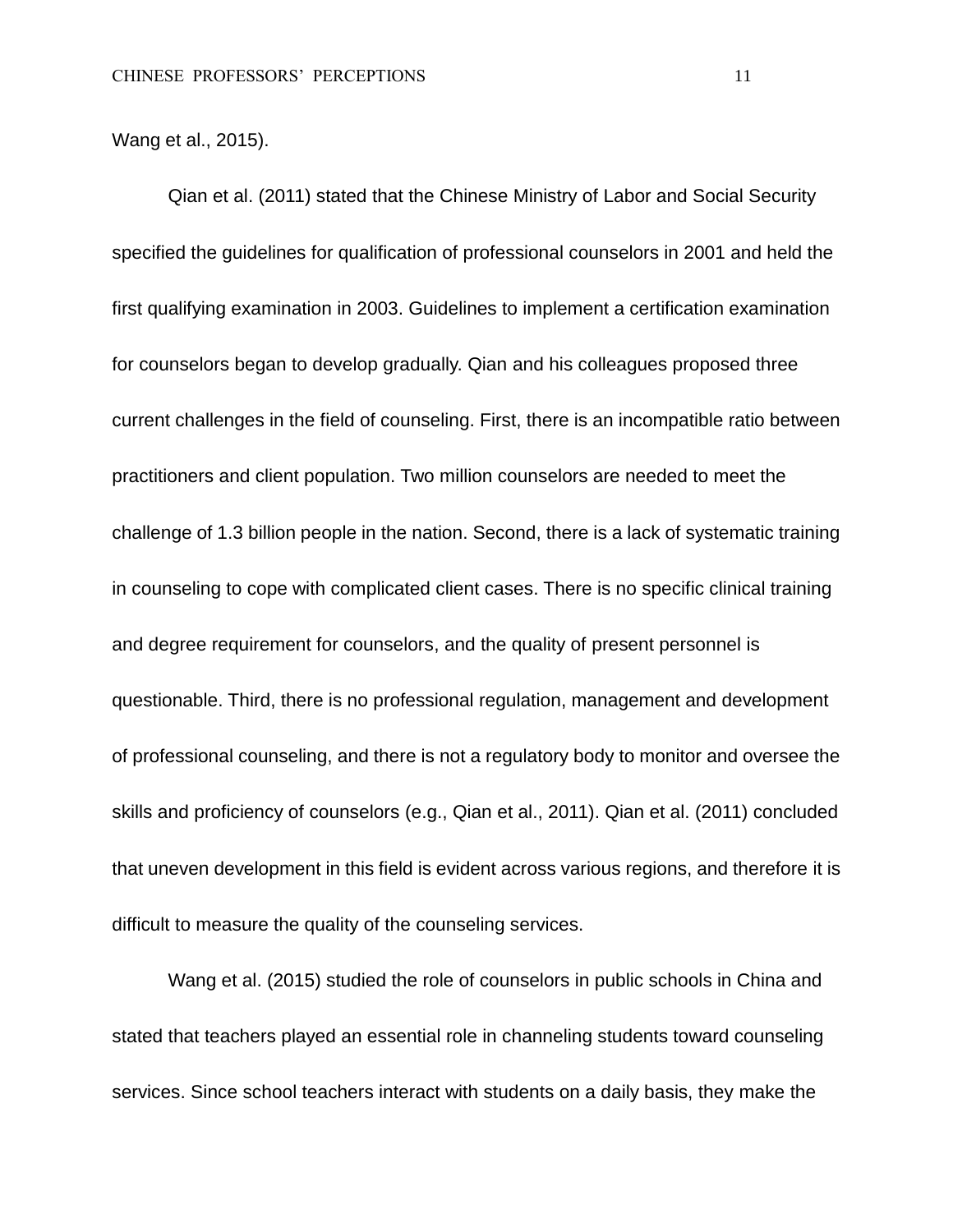referrals to the counselors in school. Therefore, teachers' knowledge and understanding of the available counseling services is imperative so that they may aid those students who need those services (e.g., Wang et al., 2015). By the same token, when university professors and advisors are in weekly contact with their students, their perceptions and awareness of the counseling services can have a strong impact on students' mental health. Since the availability of counseling and other benefits available to students may be new concepts for the teaching faculty, the counselors' referrals are mostly dependent upon faculty recommendations. Wang et al. (2015) stated that little is known whether students in universities of China are using counseling services since there has not been any research conducted to understand the services. In addition, there are no research studies found concerning the opinions of counseling from the viewpoint of Chinese university faculty.

# **Methodology**

Since limited empirical studies were found in the area of counseling services in China, this research is designed to be a phenomenological study. The purpose of the study is to explore the Chinese university professors' perceptions toward counseling services that are provided to students on campus. Participants, data collection, and data analysis are described and included for this investigation.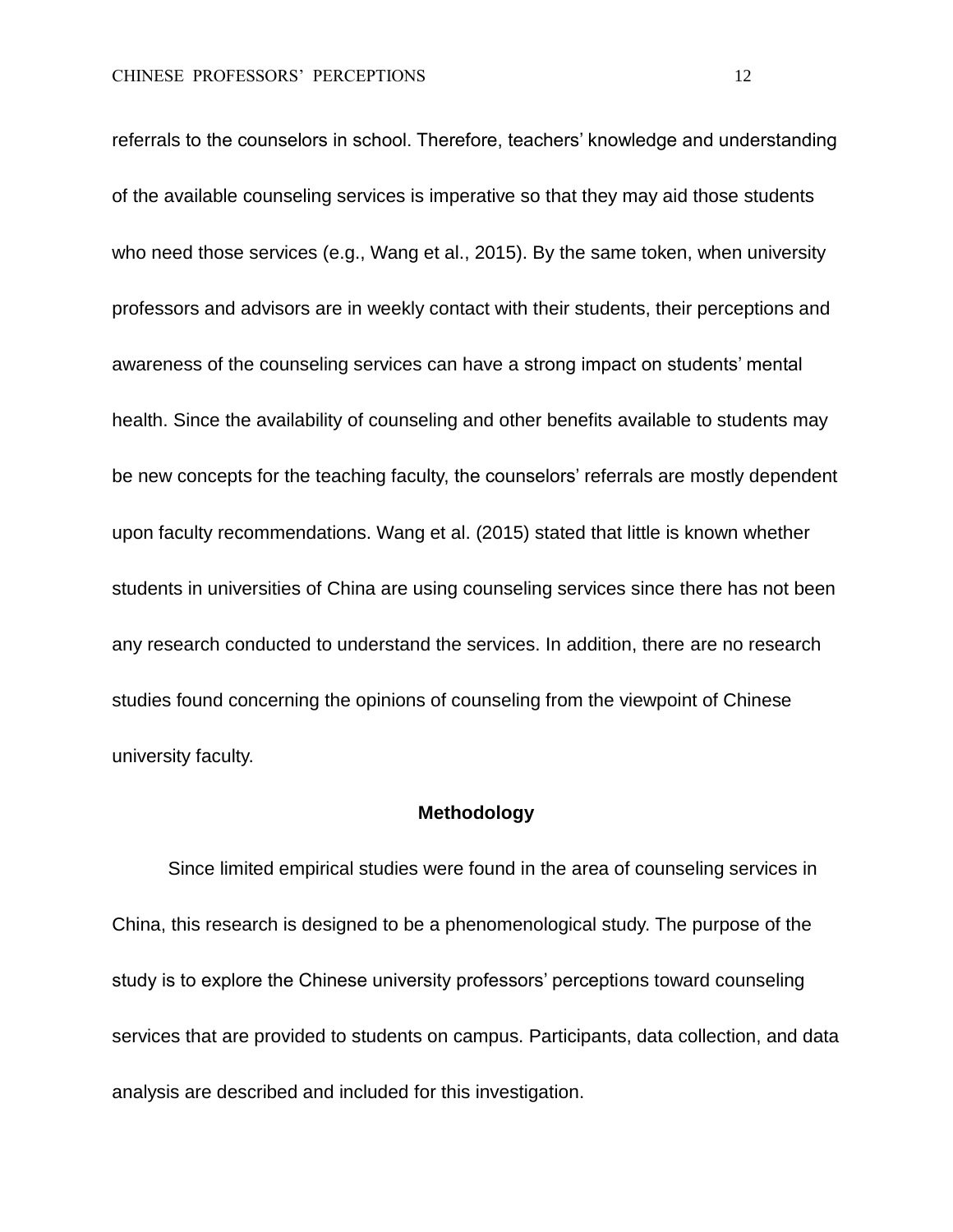#### **Participants**

The participants of this study were selected using criterion sampling, one of the purposeful sampling methods. The main objective is to focus on the perceptions of university professors toward counseling services in China. Seven faculty members from different disciplines were interviewed individually about their perceptions and recommendations for campus counseling services. The seven participants were faculty from a university located in the central area of China. All participants had been teaching in the same university from eleven to twenty-five years. Two participants had Masters' of Arts degrees, and five participants had Doctor of Philosophy degrees; all degrees are corresponding to their field of discipline. Two participants were from the College of Education, three from the College of Urban and Environmental Sciences, and two from the College of Foreign Languages. Three participants were Assistant Professors, two were Associate Professors, and two were Full Professors. Six participants were male, and one female participant. Regarding participants' age, one was 30-35 years old, two were 35-40 years old, three were 40-45 years old, and one was 45-50 years old.

### **Data Collection**

The data were collected through semi-structured interviews with the participating professors and were conducted in a clear, direct, and consistent manner. Both authors of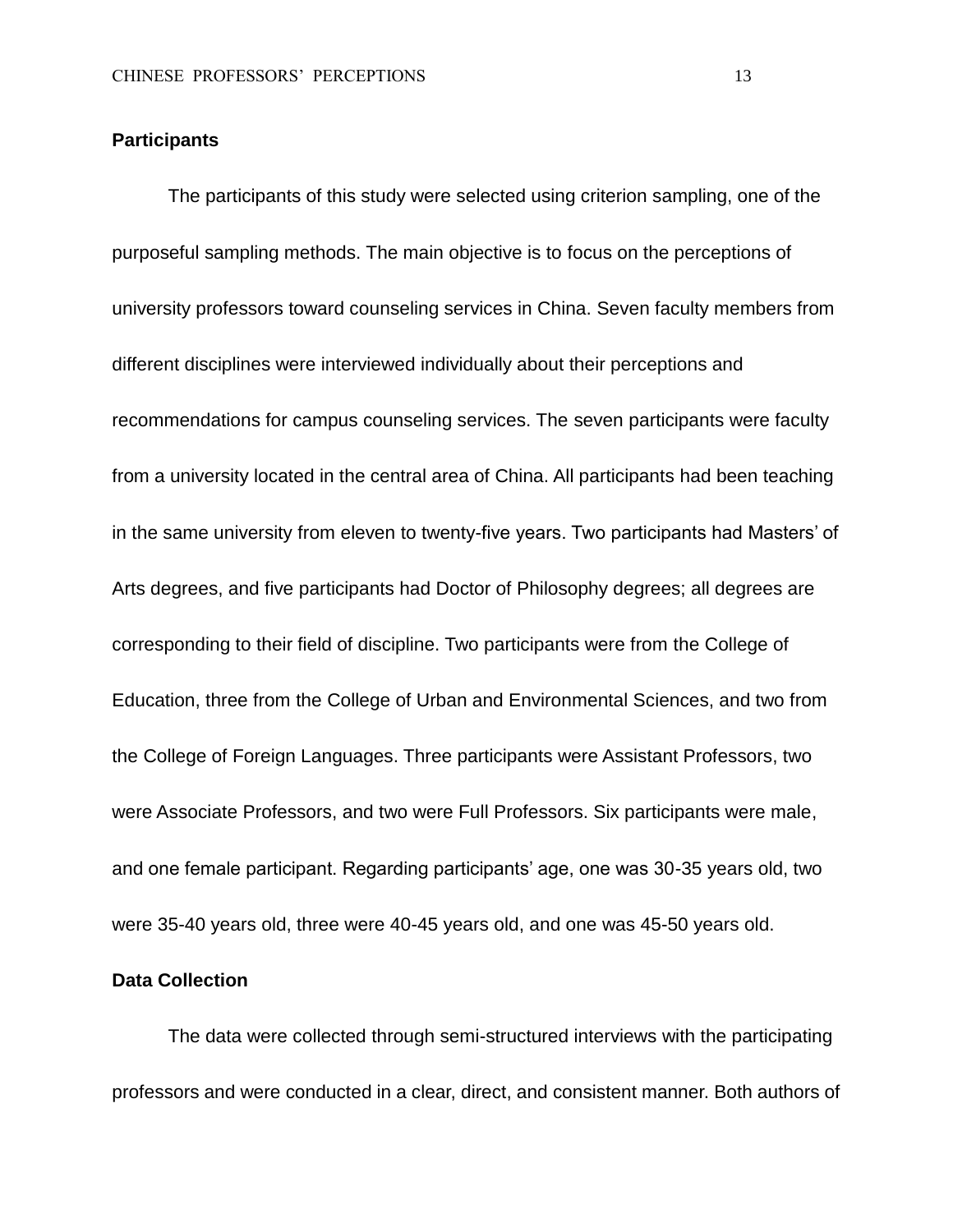this research designed the interview questions. The clarity and appropriateness of the interview questions were then examined and approved by five experts in the field of counseling. All five of them are professional counselors with either master's or doctoral degrees. In addition, a pilot study was conducted to ensure fluency and smoothness of the interview process. The first author interviewed all seven participating professors at a convenient location near their university. The five interview questions focused on the professors' perceptions of college student stress and coping skills, the professors' knowledge and of counseling services, and the training of counselors in China. The five interview questions are as follows:

- 1. What kinds of stress, if any, do students in your university experience?
- 2. How do students cope with their stress? And will you recommend the students to seek counseling services on campus?
- 3. What is your knowledge and understanding of the counseling services on your campus?
- 4. What is your knowledge and understanding of the training requirement of counselors?
- 5. What are your expectations if/when you refer students to counselors on campus?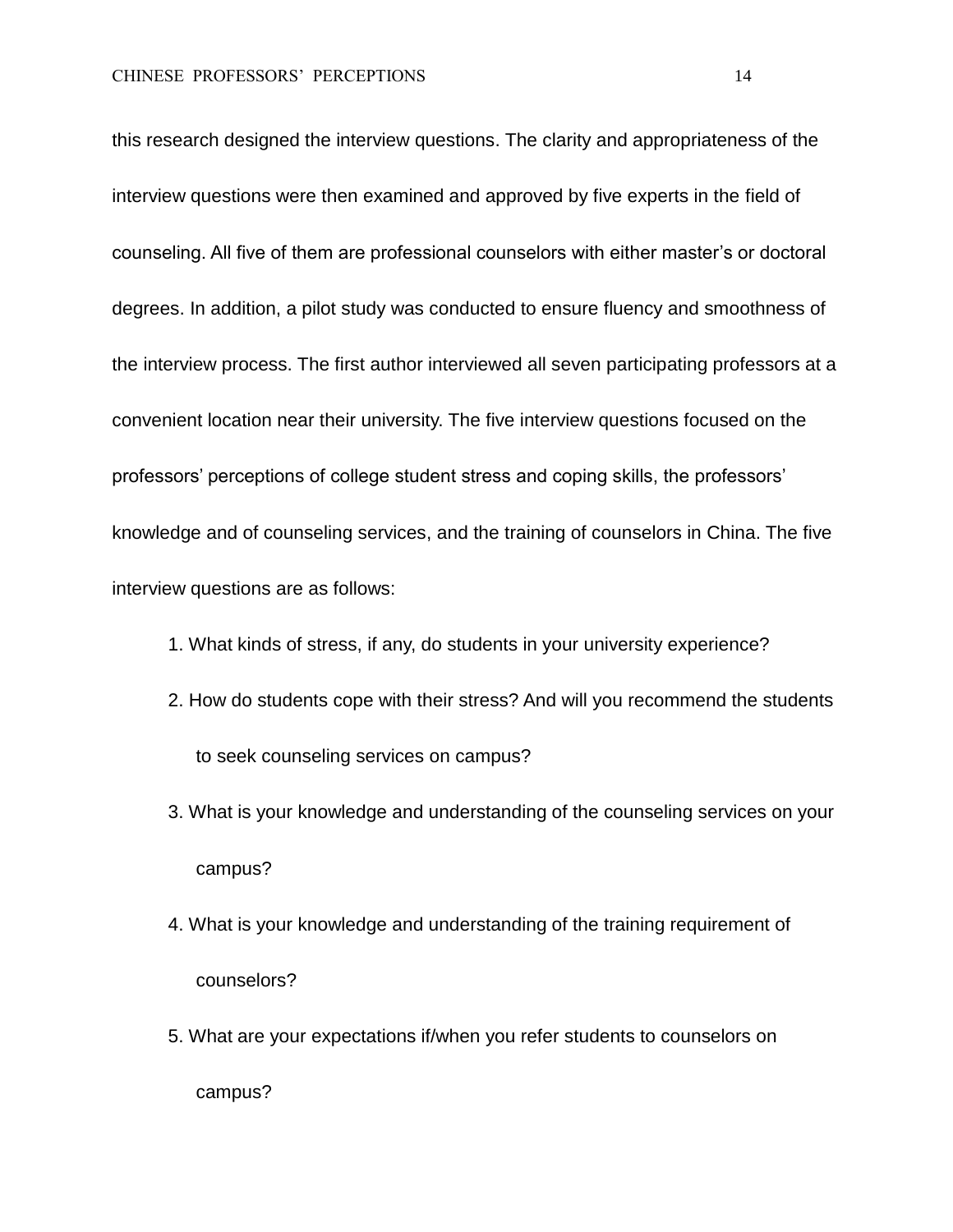Question one was designed to understand the current stressors of Chinese college students. Question two was designed to understand students' coping strategies and the faculty's recommendations for counseling. Questions three, four, and five were designed to inquire, from university professors' perspectives, about the knowledge and understanding of counseling services, the counseling process, and counseling training requirements.

The first author interviewed each participant for about twenty minutes, and each interview was tape-recorded. After the interviews, both authors transcribed the interviews verbatim in Chinese and then translated them into English. Both authors received their Ph.D. degrees in counseling in the U.S., and both of them are fluent in Chinese and English languages. The authors' educational and cultural backgrounds and their fluency in both languages provide them the necessary tools to interpret the answers of the Chinese professors to the utmost accuracy and originality. Thus, the meaning of the content was captured accurately for this research.

## **Data Analysis**

Huberman and Miles (1994) derived a set of tactics for data analysis and generating meaning to (a) observe if there are any patterns and themes, (b) use intuitive sense, (c) see connections between groups of data, (d) integrate diverse pieces of data,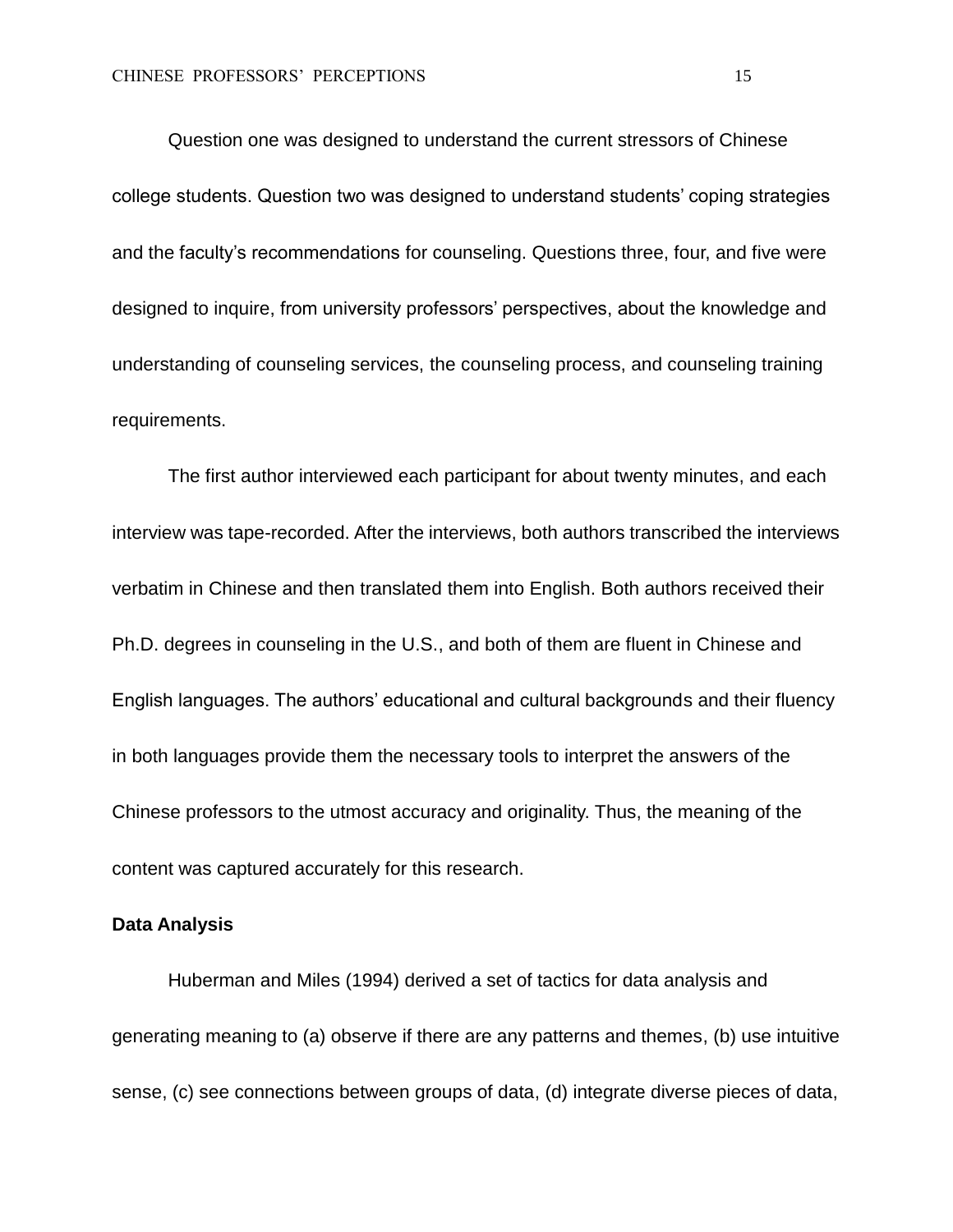(e) compare by clustering and distinguishing observations, (f) factor, and (g) make conceptual/theoretical coherence, typically through comparison with the referent constructs in the literature. Bogdan and Biklen (1998) stated that "analysis involves working with data, organizing them, breaking them in to manageable units, synthesizing, searching for patterns, discovering what is important and what is to be learned, and deciding what you will tell others" (p. 157).

With the consent of the seven interviewees, all interviews were audio taped, the data were collected, and then transcribed verbatim into Mandarin, then translated verbatim into English. The transcribed and translated data were analyzed by taking the following steps suggested by McLeod (2011), who has researched several important phenomenological researchers.

Step 1: Collect verbal or written protocols describing the experience.

- Step 2: Read them through carefully to get a sense of the whole.
- Step 3: Extract significant statements.
- Step 4: Eliminate irrelevant repetitions, discarding statement "not revelatory of the phenomenon"
- Step 5: Identify the central themes or meanings implicit in these statements.

Step 6: Integrate these meanings into a single "exhaustive description" of the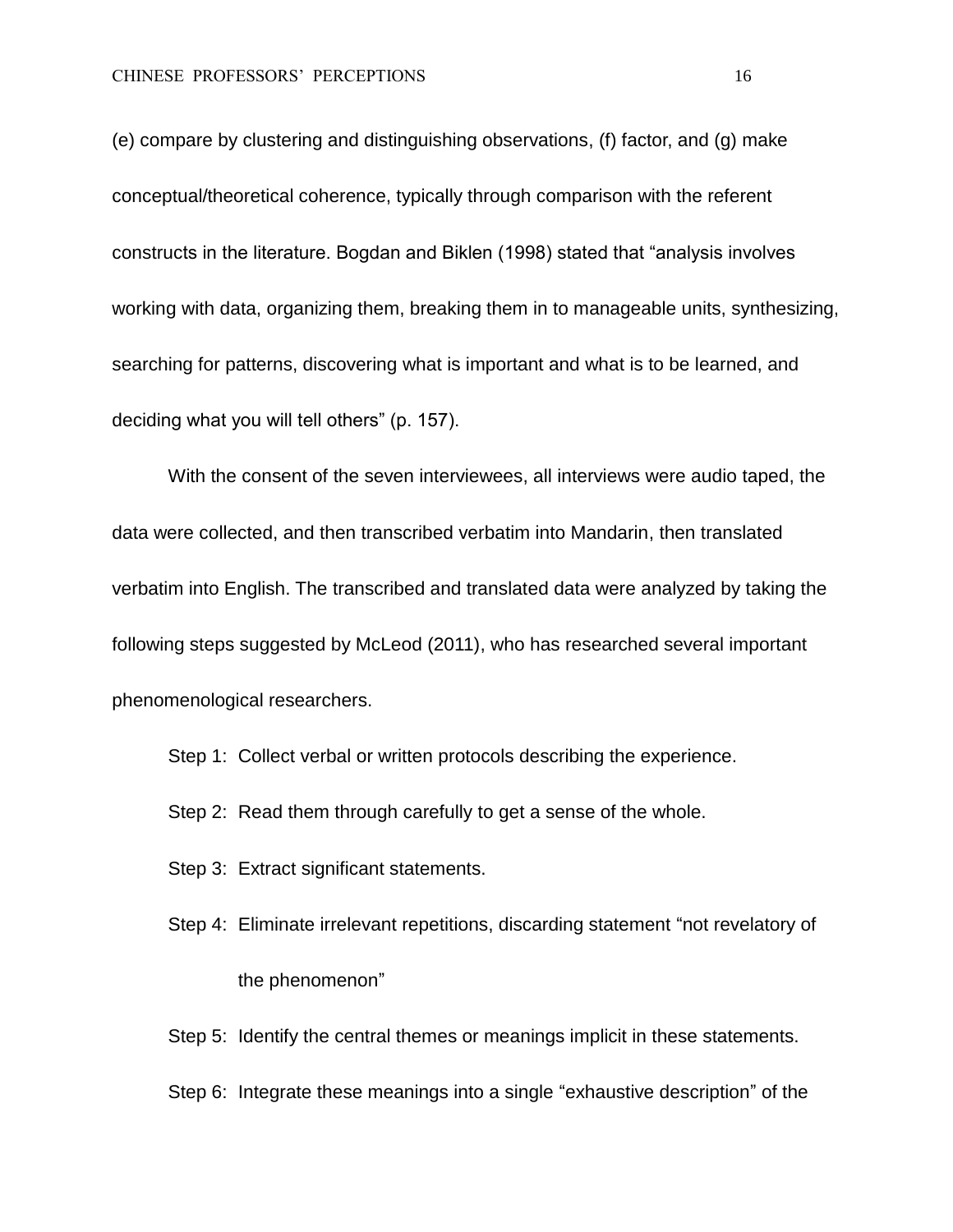#### phenomenon.

(p. 89)

In order to increase the trustworthiness of the study, these themes were triangulated from both the commentaries and the data obtained from the focus groups. Additionally, themes emerging from the data were compared to the existing literature.

### **Results**

Three major themes were identified from the data analysis: (a) stressors of university students, (b) copying strategies of university students, (c) and ambivalence toward counseling services. The stressors experienced by university students that were reported by the participating professors were further examined under three sub-themes. The stressors were (a) academic problems, (b) financial problems, and (c) interpersonal problems. Regarding coping strategies of university students, two sub-themes emerged (a) suppression and isolation, and (b) limited support network. The theme ambivalence toward counseling services brought out three sub-themes (a) the lack of understanding of the counseling services, (b) indecisiveness on recommendation, and (c) expectations of quality professional services. Some exemplary quotes by participants are listed to demonstrate the tone of discourse in the order in which they were interviewed.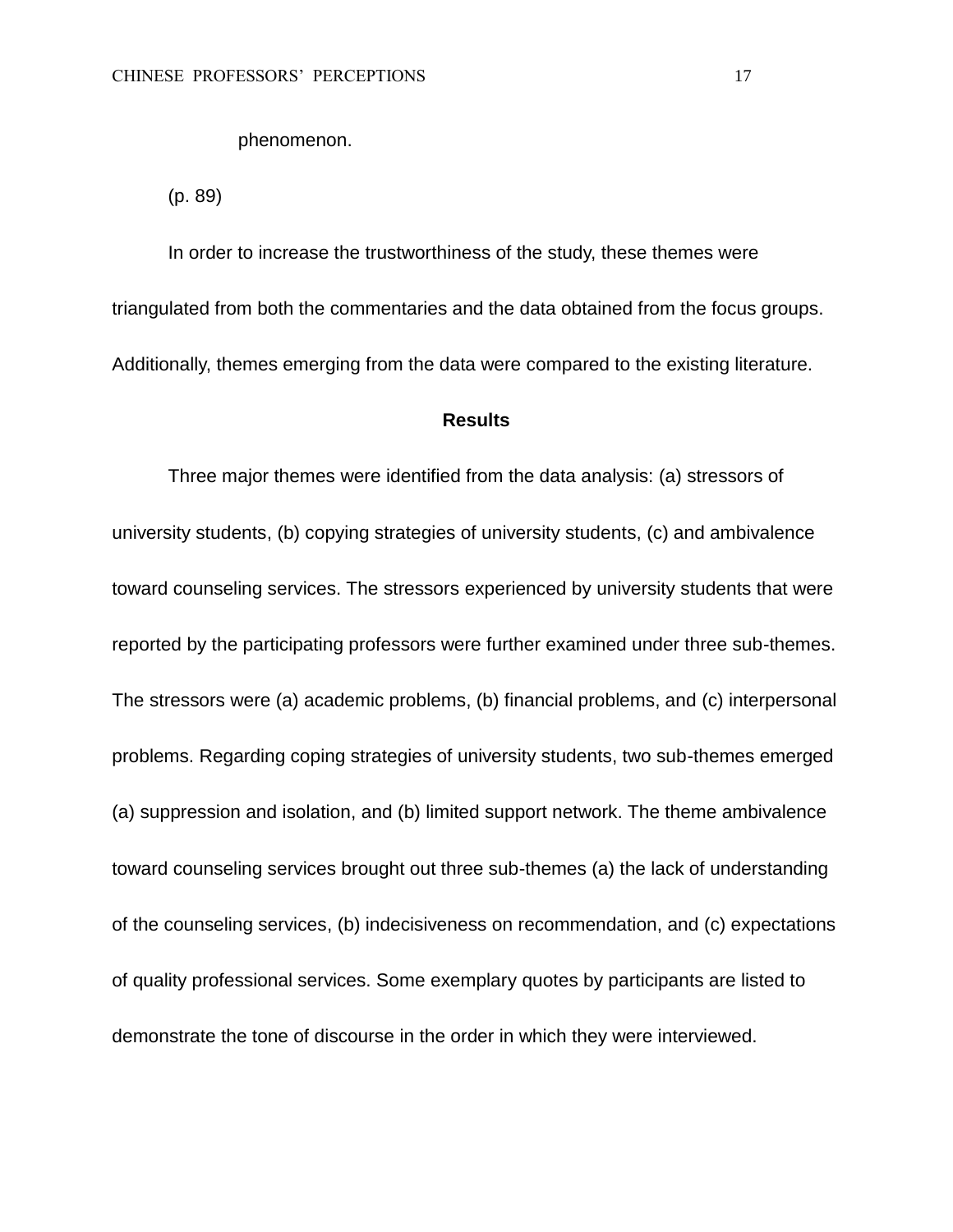# **Academic problems**

All participants identified academic problems as the first and the most critical sub-theme during the interviews. Many contributing factors were discussed to bring those problems to light. Some students felt very overwhelmed with university life, and they did not have the skills and the capability to manage their daily activities. Participants also described the source of students' academic problems as being born in the Millennial Generation. For instance, participant 1 stated, "students, especially those who were born in the 90s, are not really motivated to learn, and some of them are not prepared for academic work at the university." Participant 2 lamented that college students in this age are not prepared for independent living, "college students in the Millennial Generation have no idea about lives in general. They don't have a clear vision for the future either. They are confused and stressed about everything." Participant 6 noted, "some students are just weak and they failed in many subject areas. After struggling for a while, they just gave up because they don't believe they can make it through college." Participant 7 commented, "we tried to offer additional help and tutoring for those who have academic problems, but they have to take responsibility and be self-motivated. Some students just don't have it in them." Overall, the participants agreed that students' academic problems were related to a lack of motivation, responsibility, and a clear vision for the future, as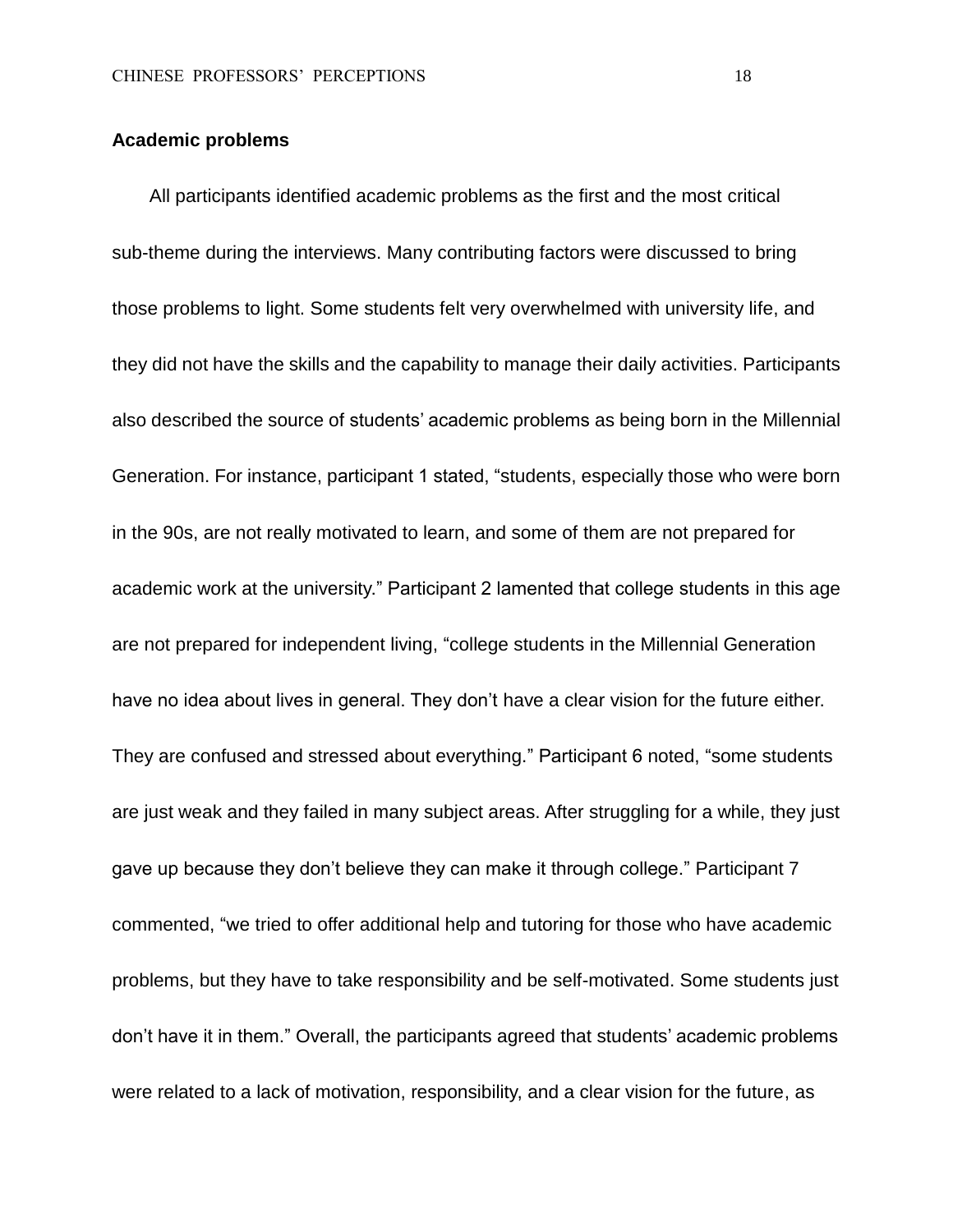well as a sense of maladjustment when surviving university life.

# **Financial Problems**

Since working a part-time job to pay for a college degree is uncommon in China, most university students rely solely on their parents' financial provision. This can be a major challenge for students coming from low-income families. They look for financial aid and scholarship opportunities from school and the government, but these resources are very limited. Financial problems bring worries and tensions to these students. Participant 2 explained their plight, "students from low-income families are not able to afford tuitions for their college studies. We do have scholarships to supplement for these students, however students have to meet certain criteria to receive scholarships." Additionally, participant 5 reported, "our school and the government provide certain kind of scholarships, but the supplies are very limited. They are not easy to obtain, and thus it adds stress and helplessness to the students from families of low social economic status." Overall, financial problems are a potential stressor for students, especially those from low income families.

#### **Interpersonal Problems**

Interpersonal problems are the third sub-theme regarding stressors of university students. Four participants attributed these problems to the "One Child Policy" in China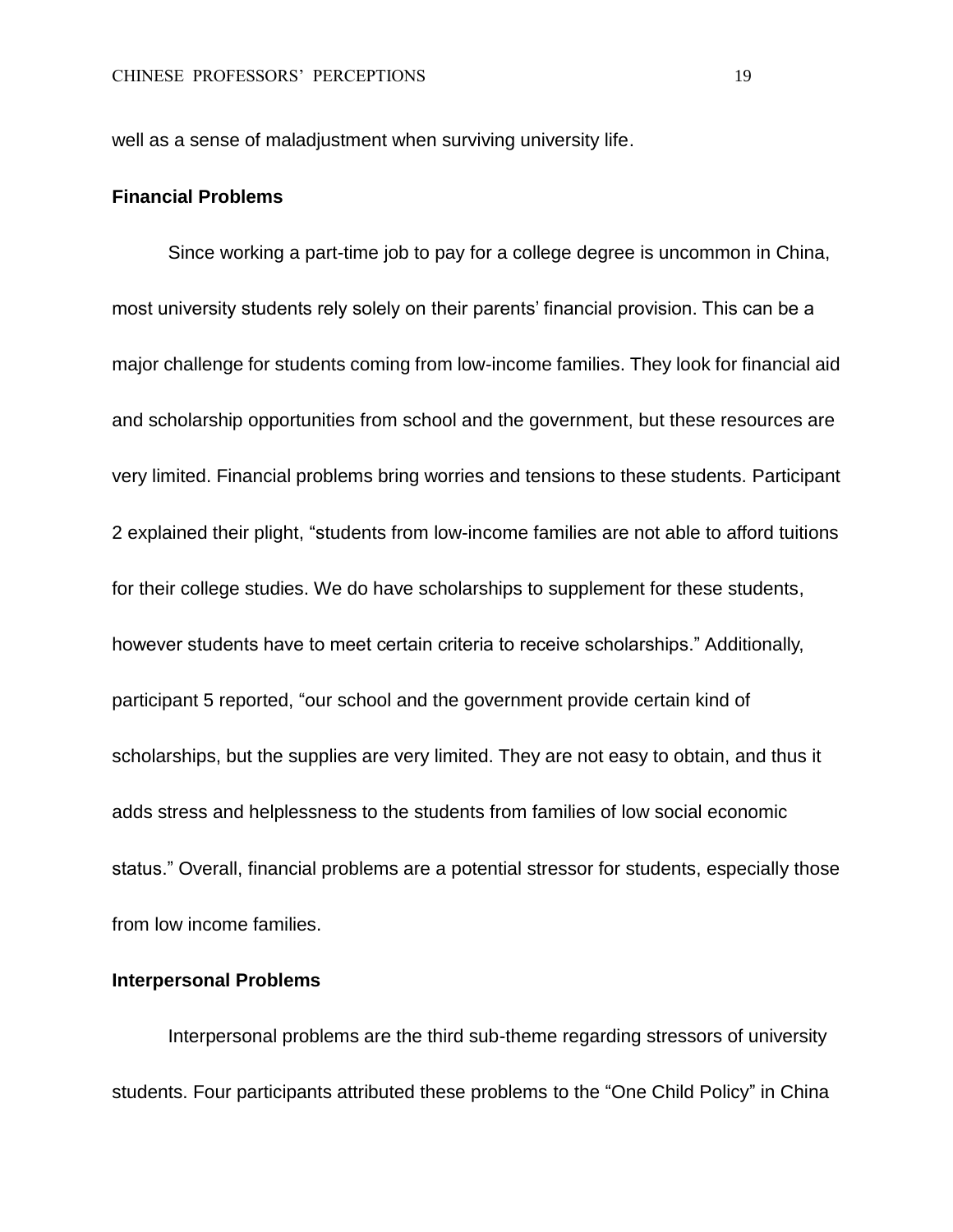(e.g., Feng, Dudley L, & Wang, 2014). Most children in China grow up as the only child in the family since having more than one child is a violation of the government's policy and can be heavily penalized. Children are given all the attention from parents, and some are even spoiled by parents or grandparents. Hence, Chinese children have little opportunity to learn social skills at home and have difficulties with communication and problem solving with others. Participant 3 remarked, "some students have trouble making and keeping friends. I think our government's One Child Policy has a lot to do with this. They seem more egotistic or self-centered and they have low tolerance of differences." Participant 5 was concerned with their interpersonal skills, "problems getting along with others are very obvious for some students. They isolate themselves even though they share a dorm room with their roommates. Some don't even want to share a room with another students during field trips out of the city. They would rather pay more to have a single room but the school policy does not allow that kind of behavior." In general, the lack of social interaction at a young age may be a contributing factor for students' interpersonal problems at university.

# **Suppression and Isolation**

University students in China seem to have inadequate coping strategies and their support network is also very limited. Participants stated that some university students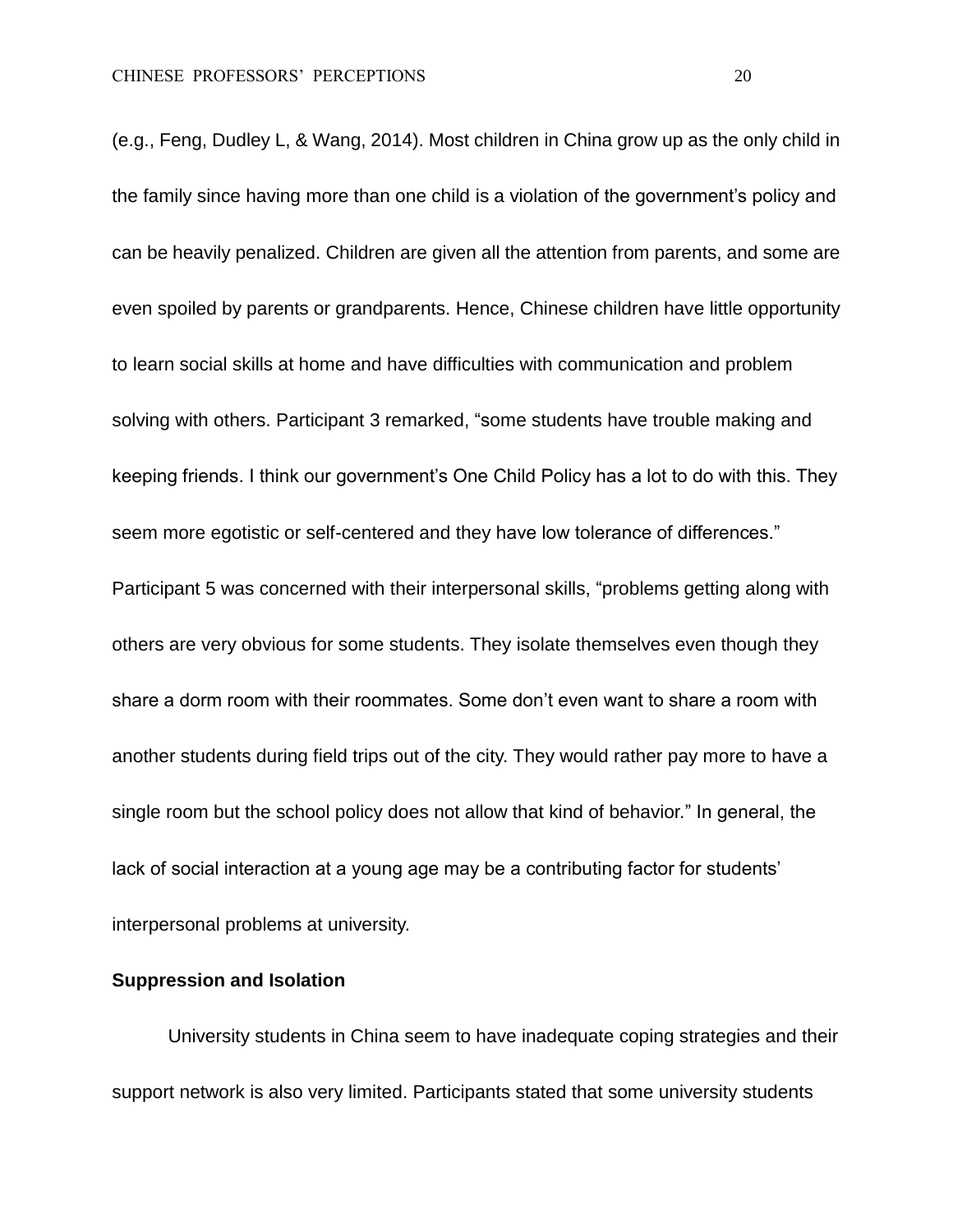withdraw from any social activities and live very isolated lives among their peers. When problems arise, these students tend to suppress their emotions. They avoid and retreat from the problems and do not actively look for a solution. They appear sad or depressed and have low energy. Surfing the internet is one of their ways to escape reality, and some students will isolate themselves for days without attending classes. Participant 3 stated, "I hope we can offer some of these students training in communication and problem solving skills. They have a tendency to isolate themselves and keep their thoughts to themselves when problems come." Participant 7 agreed, "I have seen students appearing sad and troubled. When I approach them, 'I'm fine' is the common response I get." According to participants, suppression and isolation seem to be common coping mechanisms among college students.

## **Limited Support Network**

After students exhaust their own coping strategies, they will try to seek guidance from parents, close friends, academic advisors, and professors. However, their resources are very limited. Students turn to their support network only when they are in crises. The advisors and professors become students' parents, mentors, and counselors. Participants believe these problems have to do with the One Child Policy. According to Participant 2, "these students have limited support system. They don't share their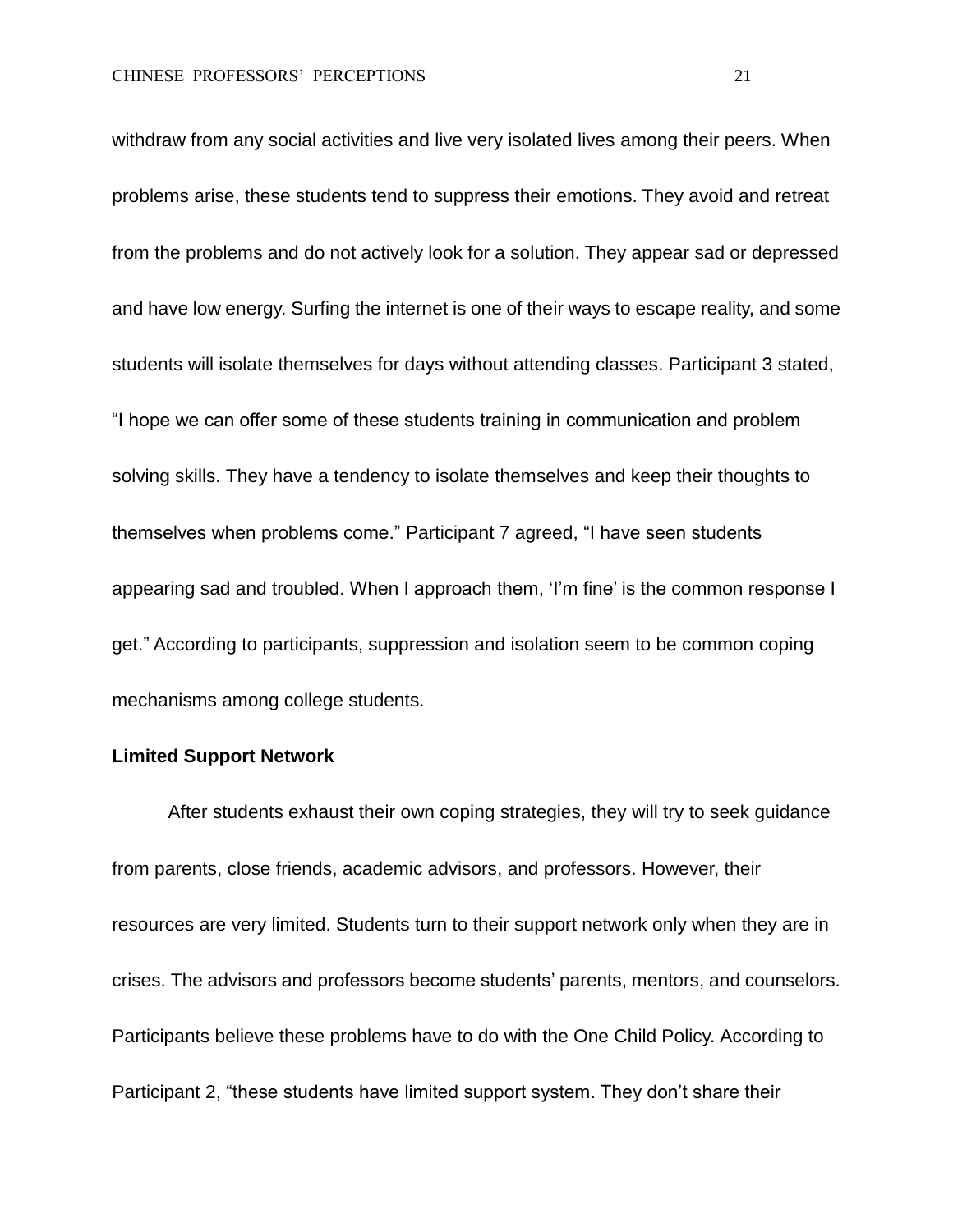problems unless they are desperate. Their advisors and professors become their counselors when they need help." Participant 7 commented, "the academic advisor and the professors offer frontline of help to students. They are the substitute parents of the students on campus."

# **Lack of Understanding of Counseling Services**

Four participants reported that they had no knowledge about the process of counseling. Only two of the participants could describe the procedures and the duration of the services. One participant did not even know there was a counseling center on campus. Regarding training requirements for counselors, most participants had very vague ideas. They mentioned a certification examination, hours of clinical practice, and degree in counseling or psychology in the discussion. Participant 2 admitted no knowledge of counseling services, "I don't know if we have a counseling center. I know counselors are required in public schools. Counselors should at least have a master's degree in counseling or psychology." Participant 3 said, "I know there is a certification examination for the general public if one wants to become a counselor, but I'm not very sure about this." Participant 4 could explain the services in limited detail, "based on my understanding, counselors work with students individually and put them in groups. Sometimes, counselors may take one or two days to resolve the student's problems." In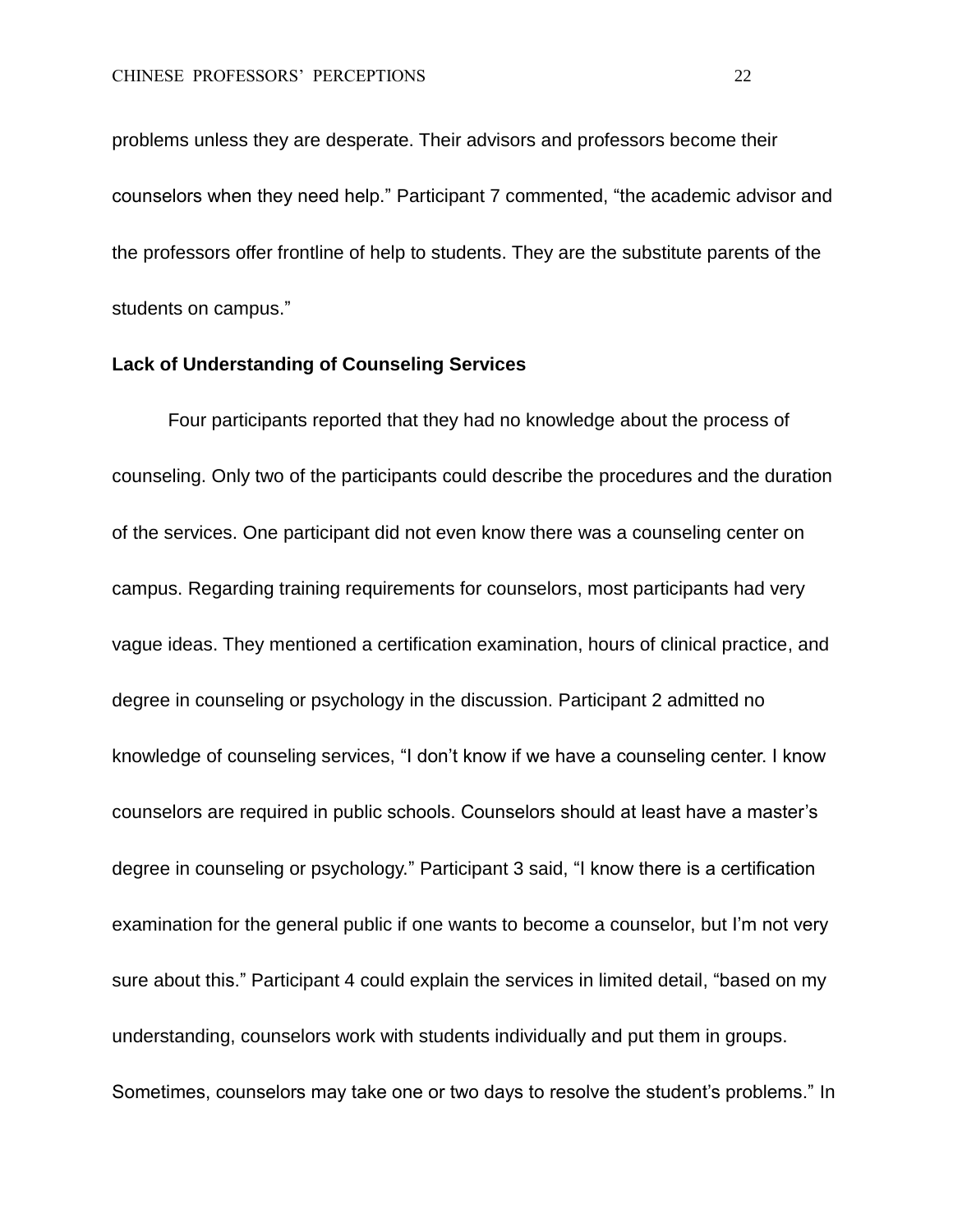general, university faculty have a lack of understanding of counseling services. As a result, faculty are incapable of recommending counseling services to students.

### **Indecisiveness about Recommendations**

Five participants stated that they would recommend counseling for those students dealing with stress. Two participants did not think students need counseling and believed that professors carry the responsibility to help students academically and personally. Participants had open and positive attitudes toward counseling, but only one out of seven had actually referred students to counseling in the past. There were some questions about the trustworthiness and professionalism of counselors. Moreover, the school or the government did not encourage counseling services. On one hand, most participants held positive viewpoints toward counseling since the services can be a great resource for students. On the other hand, the negative social stigma of counseling and the cultural distrust of the services kept them from advocating for the services. One participant suggested that counseling is only for psychiatric problems. Participant 1 explained the stigma, "we do have counseling in our school, but counseling is not encouraged in our country. There may be more resources in big cities like Shanghai or Beijing to establish professional counseling services." Participant 3 had little positive comments to add, "the counseling services are not very professional and I don't think the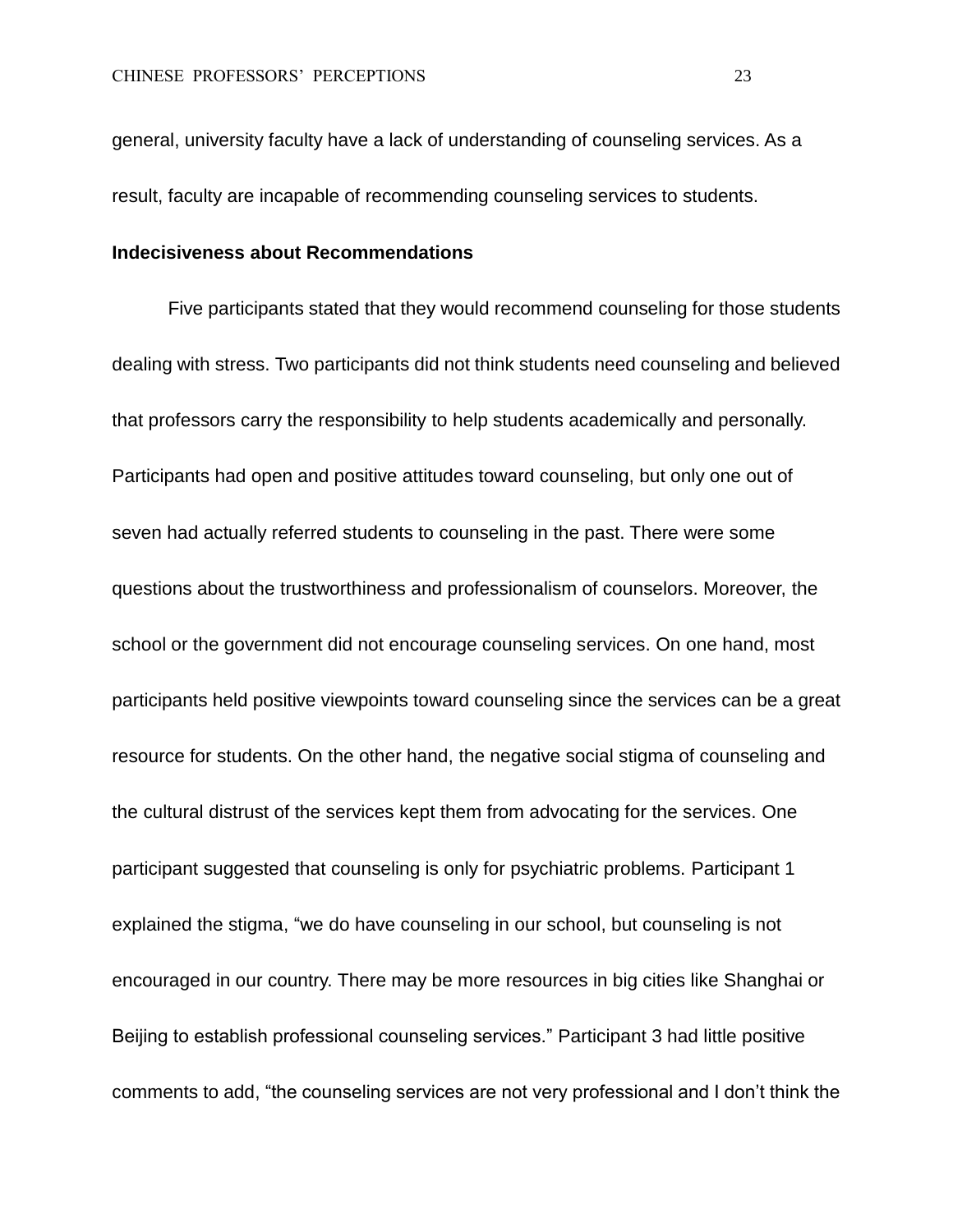services match up with students' emotional problems and development." However, according to Participant 7, "every teacher should be a counselor. From the traditional Chinese culture, teachers play a significant role as a mentor or guidance in students' personal and academic development." Overall, participants had contradictory opinions on counseling services and their benefits, therefore, they were hesitant to recommend counseling services to students.

## **Expectations of quality professional services**

High expectations were placed upon the counselors as well as the counseling services. The participants agreed that counselors should be genuine, caring, empathic, insightful, trustworthy, and demonstrate outstanding professional and work ethics. They should acquire the ability to listen and solve problems. Participants expected students to have the opportunity to manage their problems in an adult fashion and gain new perspectives and motivation in order to focus on their studies again. One participant even suggested that the quality of services should not be lower than that of a physician's office. Participant 4 hoped that students would benefit, "when I refer students to counseling, I expect students can improve their psychological status and emotional condition. Eventually, they can have a more optimistic attitude." Participant 6 felt that "a counselor should be honest and genuine and maintain professional ethics and work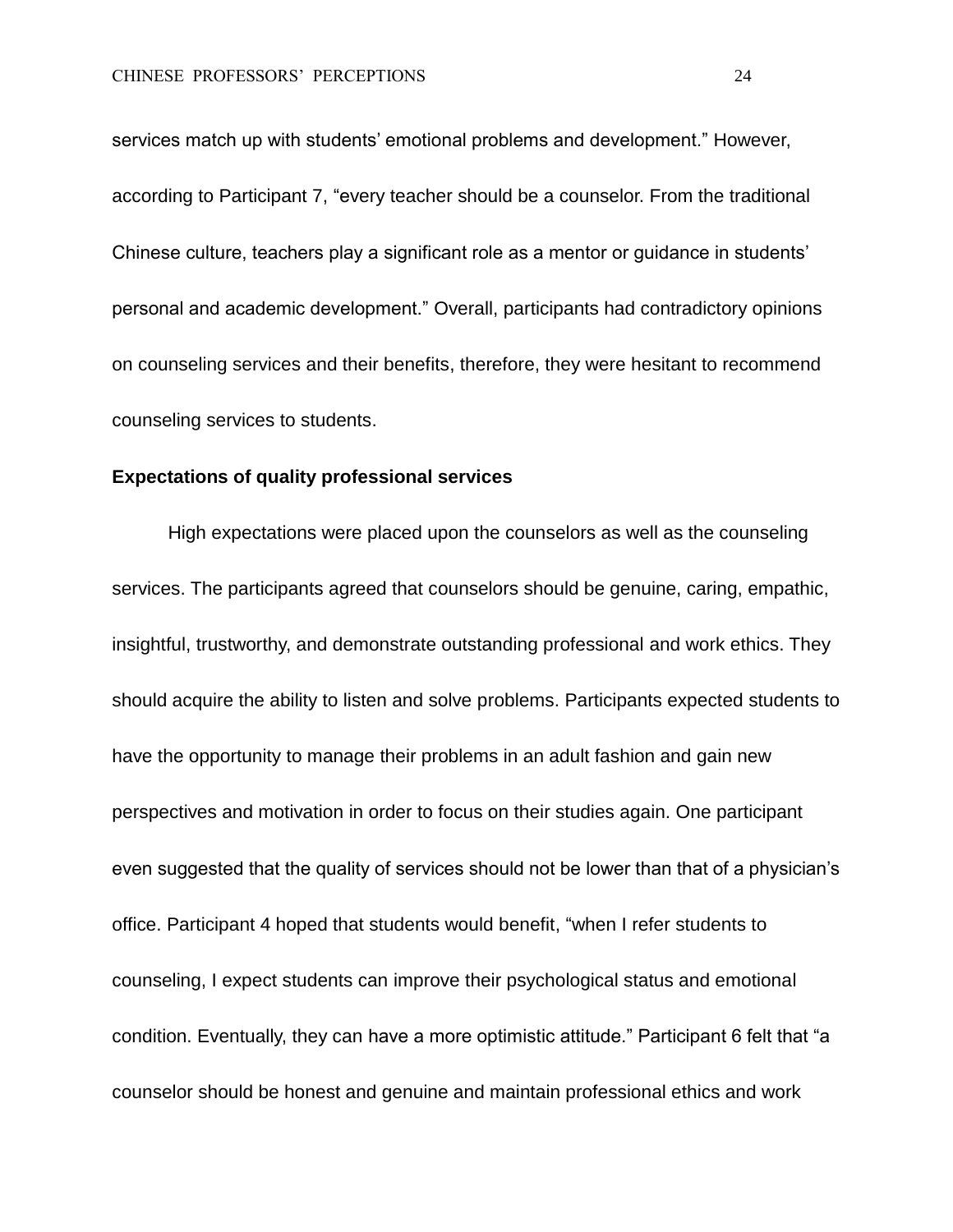ethics at all time." Participant 7 said, "the setting should be very professional and confidentiality should be maintained at all cost." In general, participants had high expectations of the quality of counseling services.

# **Counseling Applications**

In a collectivistic culture like that of the Chinese, university professors play significant roles in their students' lives. They are respected and considered to be parents, mentors, advisors, counselors, and even lifesavers from students' views. In such a context, college professors' perceptions of the counseling services will influence students' understanding of counseling and their decisions on whether counseling is an option in coping with life challenges. University professors are often the first contact students reach out to when they face various obstacles and are in need of guidance and assistance. Thus, it can be tremendously helpful if professors have better knowledge about counseling and are willing to team with college counselors to provide more professional mental health services to college students in China. However, the college professors' lack of accurate understanding of counseling services may hinder the promotion of services. Misconceptions about counseling and a counselor's role may potentially result in their misinforming those students who are in need of counseling services. For example, professors tend to play the role of counselor and offer their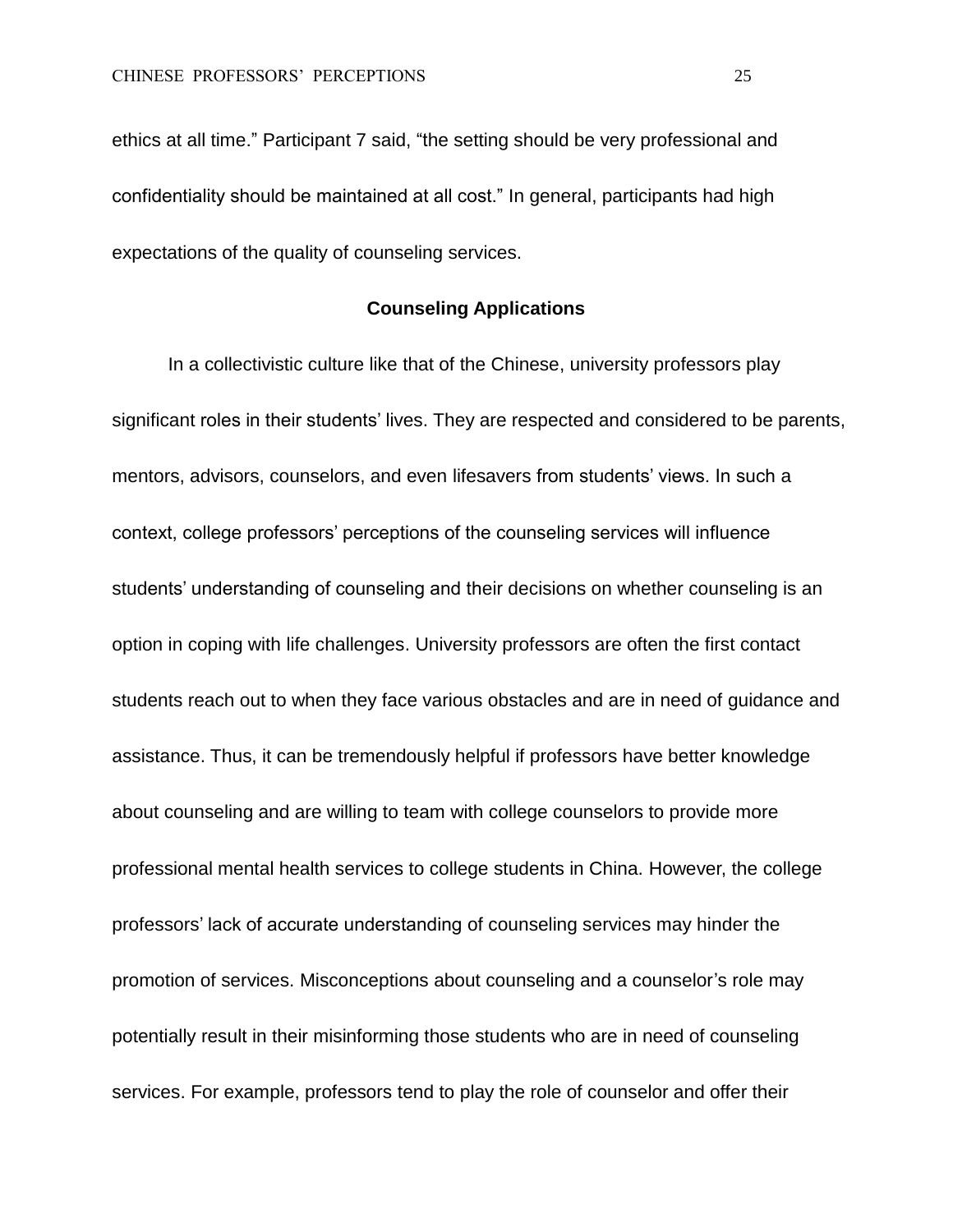advice to their students instead of referring students to the counseling center, as is indicated in the data of literature review and the interviews from our participants.

From the findings of the study, we came to a realization that the lack of understanding of counseling is prevalent in the Chinese college environment. Even the most knowledgeable populations in China, college professors, have limited knowledge of counseling services; as a result, professional counselors still have a long way to go in developing and promoting their mental health services.

# **Conclusion**

Chinese college students face unique challenges in their college lives. Many of them, coming from one-child families, have not developed interpersonal skills and a good support system when dealing with all kinds of stressors. One coping skill they use is to isolate themselves in the virtual internet world and avoid dealing with reality. College professors are charged with the serious responsibility of identifying these troubled students and providing them with personal attention and guidance during crisis situations. It is understood that these phenomena have existed in college settings in China for a long time. Professional counseling services are a new idea yet to be promoted to both college students and professors as an alternative that should be considered.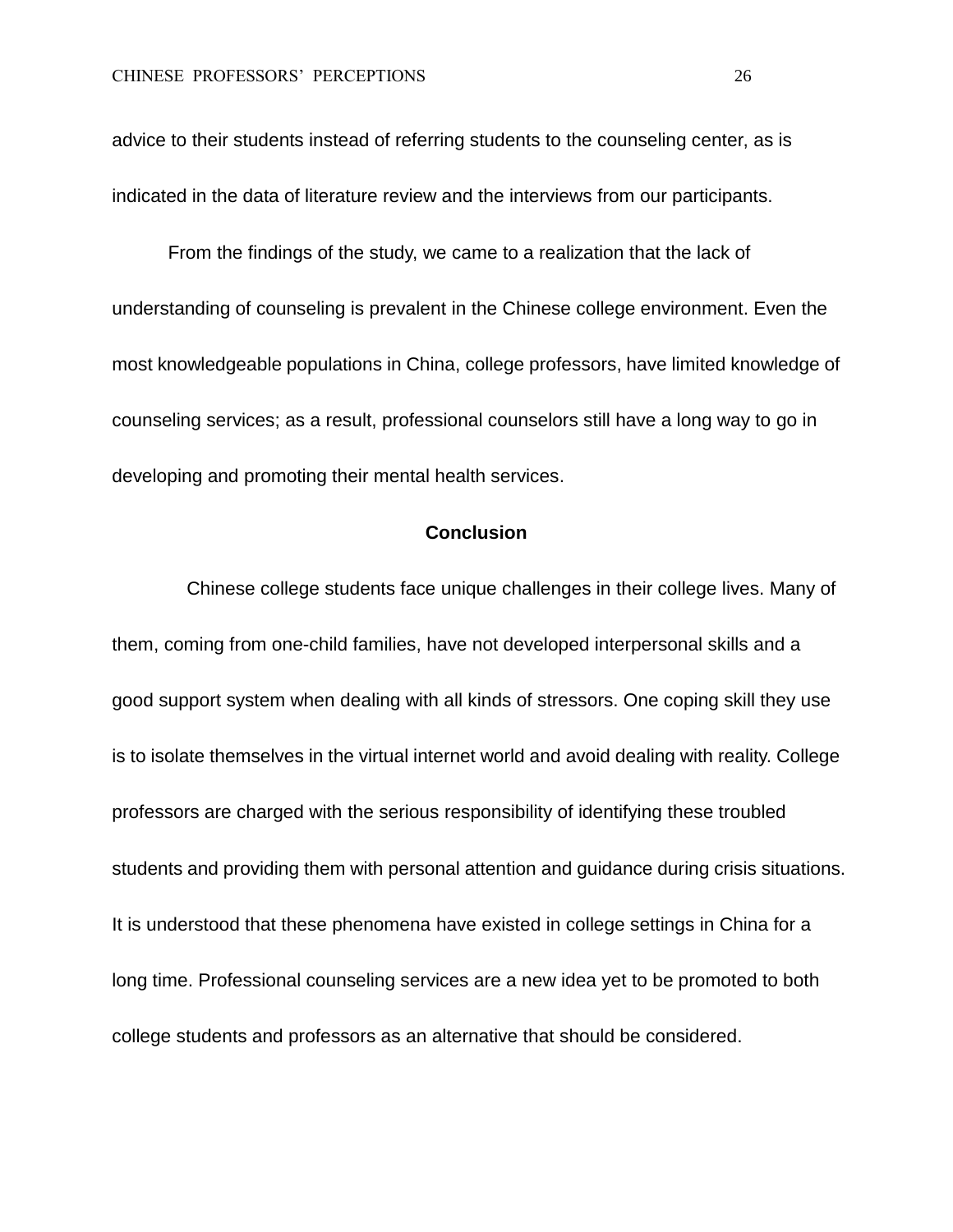### **References**

- Bogdan, R. C., & Biklen, S. K. (1998). *Qualitative research in education: An introduction to theory and methods* (3rd ed.). Boston: Allyn and Bacon.
- Feng, X., Dudley L, P. Jr., & Wang, X. (2014). China's one-child policy and the changing family. *Journal of Comparative Family Studies, 45*(1), 17-29.
- Huberman, A. M., & Miles, M. B. (1994). Data management and analysis methods. In N. K. Denzin. & Y. S. Lincoln (Eds.), *Handbook of qualitative research,* 428-444. Thousand Oaks, CA: Sage.
- Kwan, K. L. K. (2009). Collectivistic conflict of Chinese in counseling conceptualization and therapeutic directions. *The Counseling Psychologist, 37*(7), 967-986. doi: 10.1177/0011000009339974
- Leung, S. A., & Chen, P. (2009). Counseling psychology in Chinese communities in Asia indigenous, multicultural, and cross-cultural considerations. *The Counseling Psychologist, 37*(7), 944-966. doi: 10.1177/0011000009339973
- McLeod, J. (2011). *Qualitative research: In counselling and psychotherapy* (2<sup>nd</sup>). Thousand Oaks, CA: Sage.
- Portnoy, R. N. (2013)*.* A psychology full bright year in China*. Journal of College Student Psychotherapy*, *27*(2), 104-119. doi:10.1080/87568225.2013.766098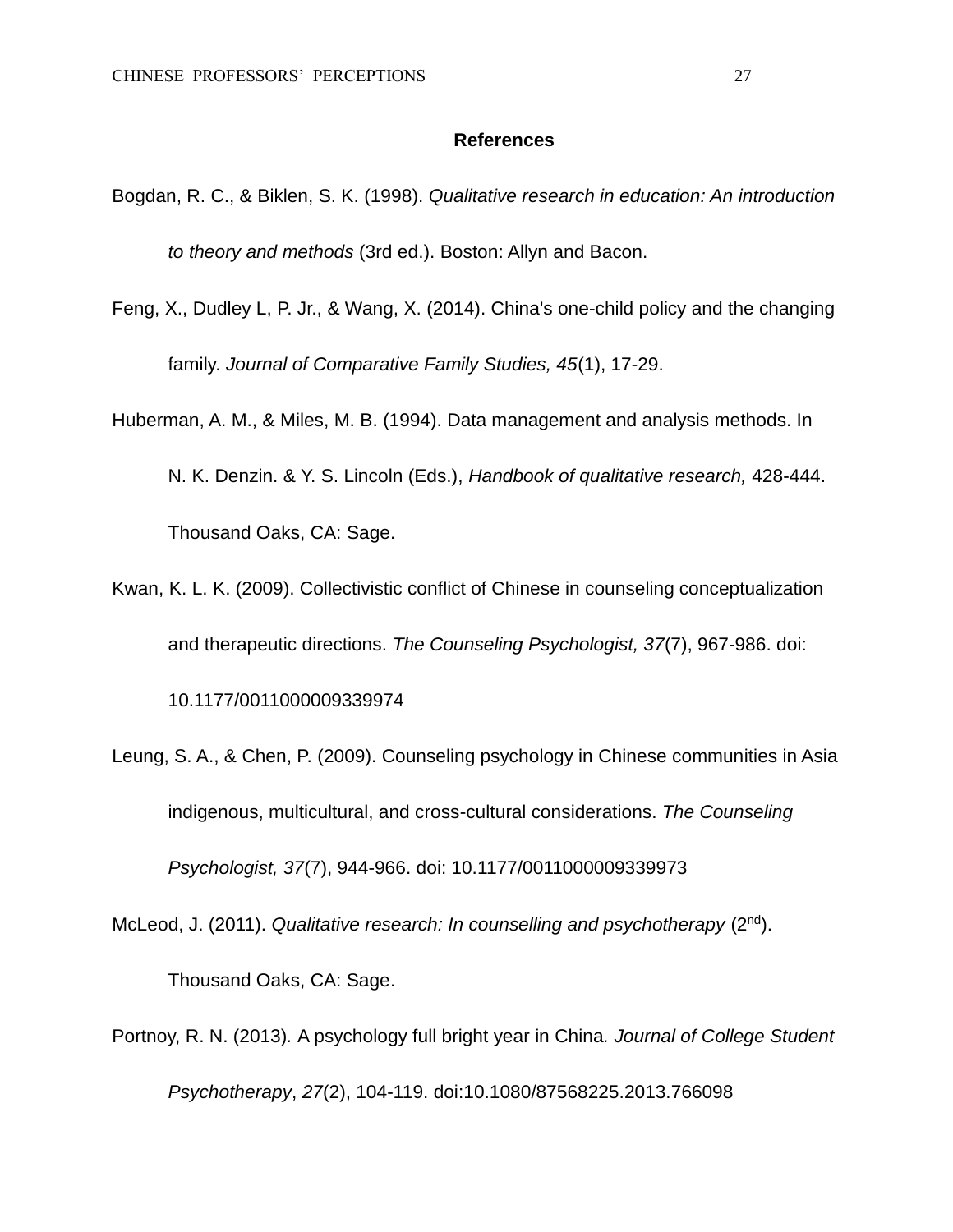Qian, M., Chen, R., Chen, H., Hu, S., Zhong, J., Yao, P., & Yi, C. (2011). Counselling and psychotherapy services in more developed and developing regions in China: A comparative investigation of practitioners and current service delivery. *International Journal of Social Psychiatry, 58*(5), 536-543. doi:

10.1177/0020764011413669

- Qian, M., Gao, J., Yao, P., & Rodriguez, M. A. (2009). Professional ethical issues and the development of professional ethical standards in counseling and clinical psychology in China. *Ethics & Behavior, 19*(4), 290-309. doi:10.1080/10508420903035273
- Sun, V. J., & Yuen, M. (2012). Career guidance and counseling for university students in China. *International Journal for the Advancement of Counselling, 34*(3), 202-210. doi: 10.1007/s10447-012-9151-y
- Wang, C., Ni, H., Ding, Y., & Yi, C. (2015). Chinese teachers' perceptions of the roles and functions of school psychological service providers in Beijing. *School Psychology International, 36*(1), 77-93. doi: 10.1177/0143034314560623
- Wong, D. F. K., Xuesong, H., Poon, A., & Lam, A. Y. K. (2012). Depression literacy among Chinese in Shanghai, China: A comparison with Chinese-speaking Australians in Melbourne and Chinese in Hong Kong. *Social Psychiatry and*